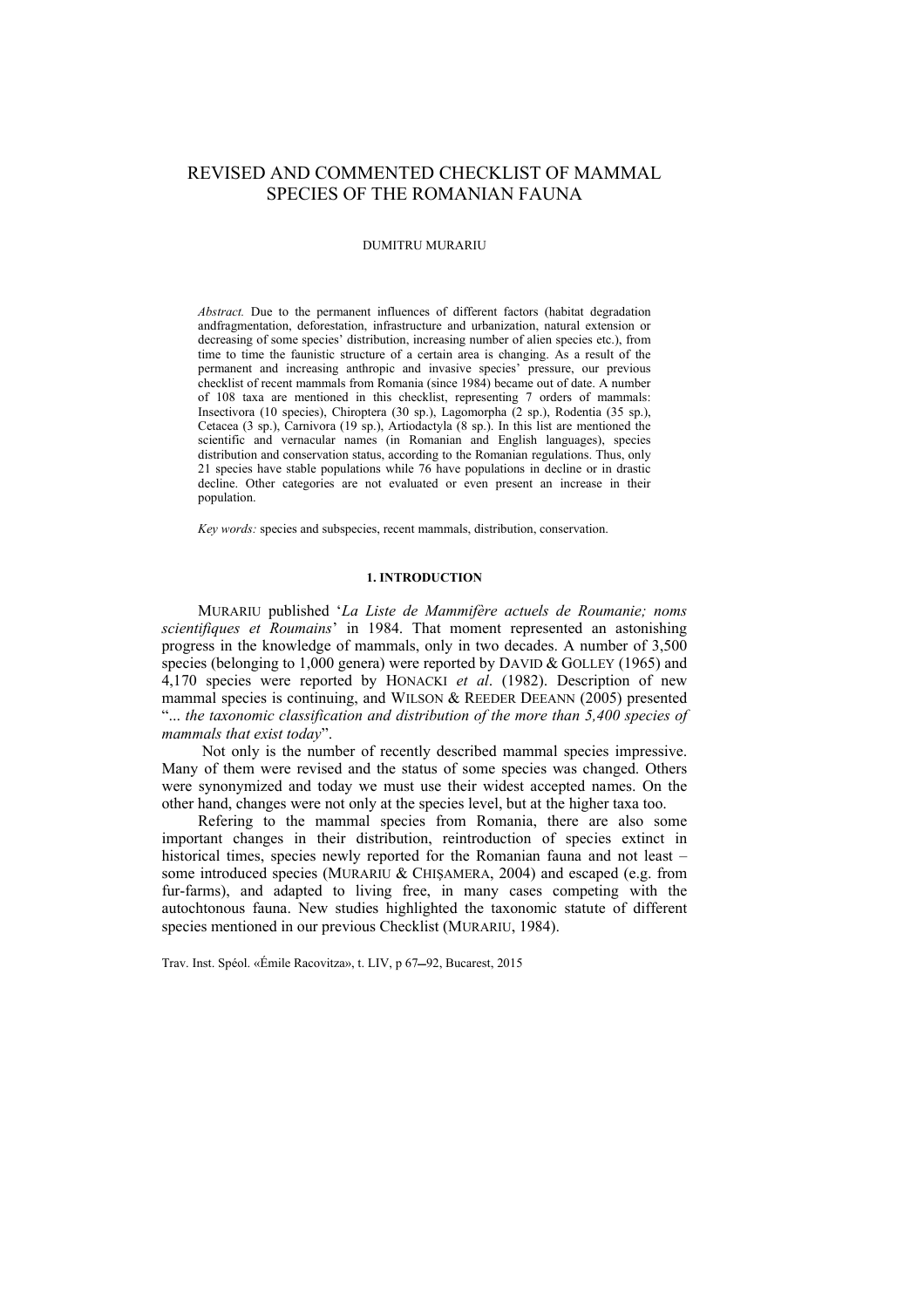*Erinaceus europaeus*, reported in the former Romanian literature (MURARIU, 1984, p. 253) is an example; through cytogenetic analysis on hedgehog (Gavrila *et al.*, 1998) it was established, in fact, the presence of *E. concolor*.

Among bats there are several important changes, some new reported species: *Pipistrellus kuhlii* and *P. pygmaeus* (GHEORGHIU & MURARIU, 2002)*, Hypsugo savii* (RĂDULEŢ, 1996)*, Myotis alcathoe* first reported in the Vârghiş Gorge – Eastern Carpathians (JÉRE & DÓCZY, 2007) and later from Apuseni Mts. (OHLENDORF & HOFFMANN, 2009), from Southern Carpathians (BENDA *et al*., 2012; MĂRGINEAN, 2012), and from Tăuşoare Cave – Rodna Mts. (UHRIN *et al*., 2014).

There was an example of excluded species from the previous checklistlist (e.g. *Myotis ikonnikovi*). On the other hand, we have adopted CORBET's point of view (1978), including *Eptesicus sodalis* in *E. serotinus*, and *Myotis oxygnathus*  included in *M. blythii*.

In the Order Rodentia we have added *Castor fiber* as the species was reintroduced in 1998. Starting with less than 100 specimens released in the Olt, Mures and Ialomita rivers, today there are stable populations, with more than 2000 individuals – some of them being already reported from the Danube Delta. The name of family Gliridae is replaced with Myoxidae. *Clethrionomys* became *Myodes* and, instead of *Pitymys subterraneus*, we have adopted the name *Microtus subterraneus*, Also, based on molecular biology (CHIŞAMERA *et al*., 2014) it was revised and confirmed the presence of the Bukovina blind mole rat – *Spalax graecus* in the Romanian fauna; its distribution is limited only to the Eastern part of the country, and in the Republic of Moldova and Ukraine.

New information appeared about some species with the occasion of printing the Fascicles of the Romanian Fauna academic series: Insectivora (MURARIU, 2000a); Rodentia (POPESCU & MURARIU, 2001), Chiroptera (VALENCIUC, 2003); Lagomorpha, Cetacea and Artiodactyla (MURARIU, 2004); Carnivora (MURARIU & MUNTEANU, 2005).

Valuable information about the vernacular names and distribution of mammal species (D) we have found in monographs of the group: SIMPSON (1945), ELLERMAN & MORISSON-SCOTT (1966), WILSON & REEDER DEEANN (1993 and 2005), STARK (1995a, 1995b), MITCHELL-JONES *et al*. (1999), HORÁČEK *et al*. (2000).

Finally, in this list is included information on the conservation statute (**C**) of the reported mammal species from the Romanian fauna (MURARIU, 2000a, MURARIU, 2000b), trends of populations, the national regulations to protect mammalian fauna and the Red Book of Vertebrates from Romania (MURARIU, 2005).

#### **2. RESULTS**

Class MAMMALIA Linaeus, 1758 Subclass THERIA Parker and Haswell, 1897 Infraclass EUTHERIA Gill, 1872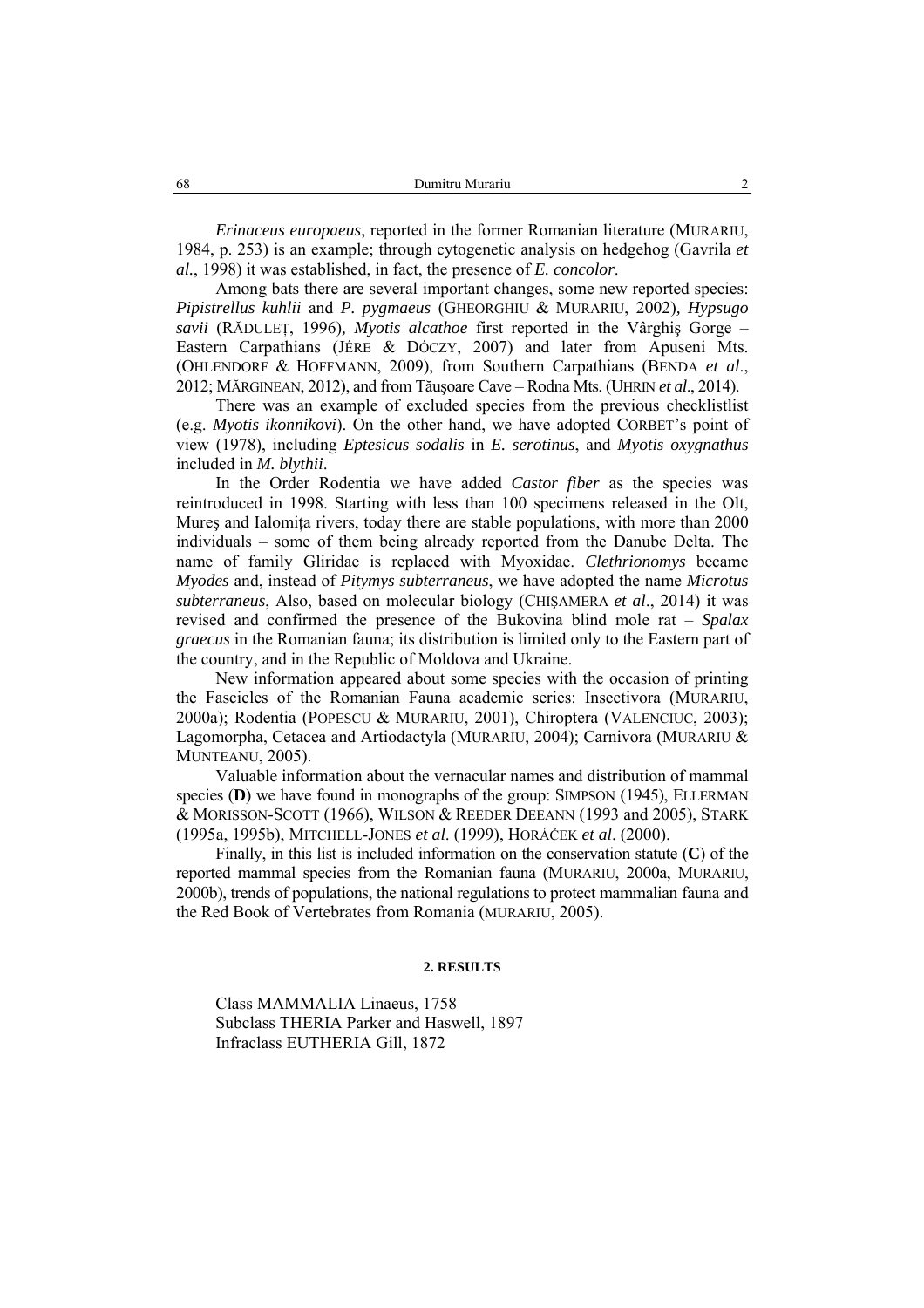Order INSECTIVORA Bowdich, 1821

**Family Erinaceidae** Bonaparte, 1838

Genus *Erinaceus* Linnaeus, 1758

*Erinaceus concolor* Martin, 1838

RO = Ariciul răsăritean. EN = Eastern European Hedgehog; Southern Whitebreasted Hedgehog.

**D:** Palearctic species, from Eastern Europe to Transcaucasia and southern Siria.

In the Romanian fauna there is the subspecies *Erinaceus c. romanicus* Kratochvil, 1975.

**C:** Population stable. Not protected.

Family **Talpidae** Gray, 1825

Genus *Talpa* Linnaeus, 1758

*Talpa europaea* Linnaeus, 1758

RO = Cârtiţa. EN = Common Mole.

**D:** Palearctic species, from Southern Sweden to Siberian Altai and in Mongolia.

In the Romanian fauna there is the subspecies *Talpa e. europaea* Linnaeus, 1758. **C:** Population stable. Not protected.

*Talpa caeca* Savi, 1822

RO = Cârtiţa mică; cârtiţa mediteraneeană; cârtiţa oarbă. EN = Mediterranean Mole.

**D:** Western Paleractic species, from Portugal to Greece, Asia Minor and Caucasus. **C:** Population stable. Not protected. (Endemic species for Europe).

Family **Soricidae** Gray, 1821

Genus *Sorex* Linnaeus, 1758

*Sorex araneus* Linnaeus, 1758

RO = Chiţcanul comun; chiţcanul de pădure. EN = Common Shrew.

**D:** Palearctic species, from Britain and Norway up to China and Kurile Islands.

In the Romanian fauna there is the subspecies *Sorex araneus tetragonurus* Hermann, 1780.

**C:** Population stable. Not protected.

*Sorex minutus* Linnaeus, 1766

 $RO = Chiteanul$  pitic; chitcanul colorat.  $EN = Pygmy Shrew$ .

**D:** Palearctic species from Ireland to Far East.

In the Romanian fauna there is the subspecies *Sorex m. minutus* Linneaus, 1766.

**C:** Population stable. Not protected.

*Sorex alpinus* Schinz, 1837

RO = Chiţcanul de munte; chiţcanul alpin. EN = Alpine Shrew.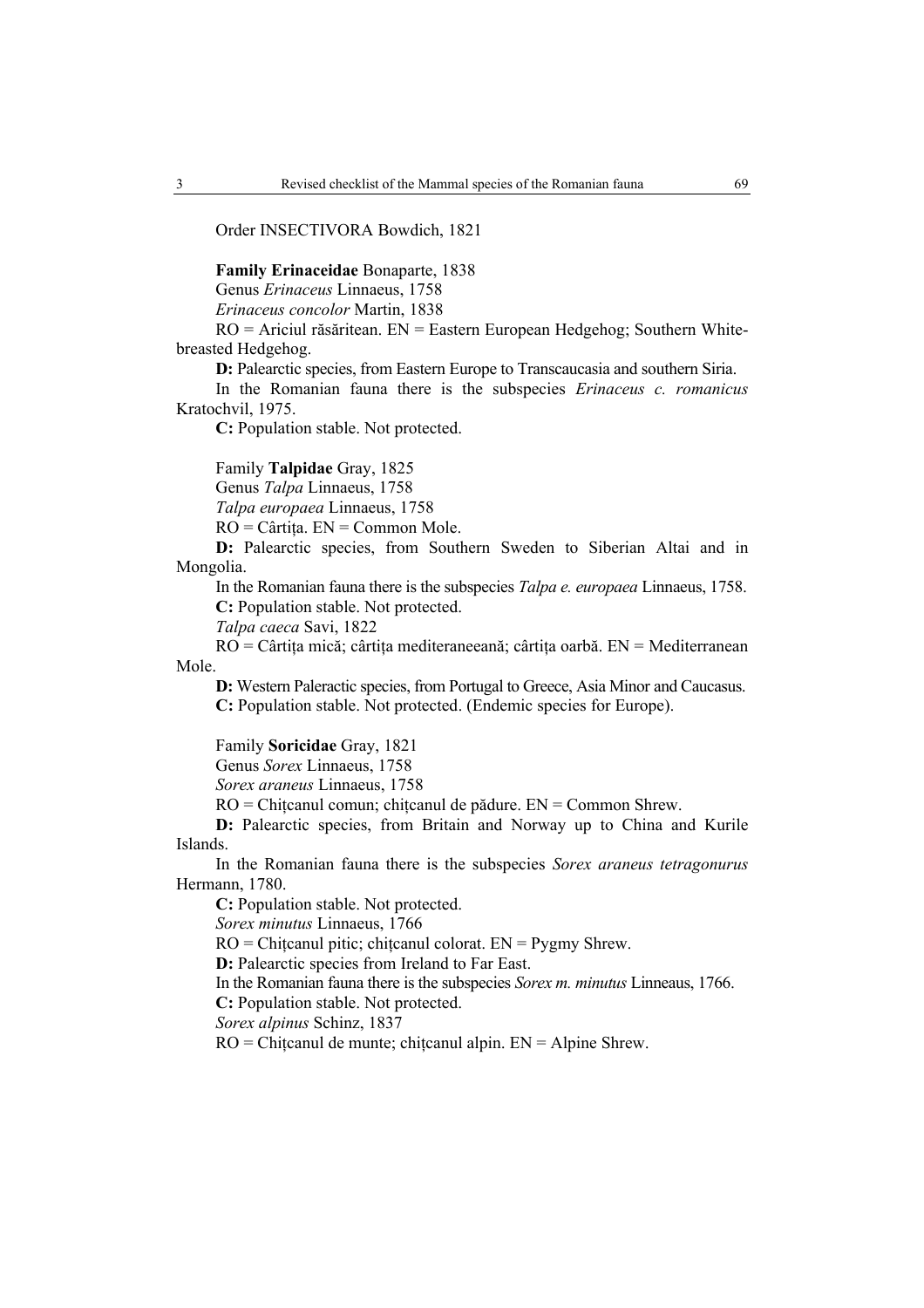**D:** Western Palearctic species, from France to Poland and Romania.

In the Romanian fauna there is the subspecies *Sorex a. alpinus* Schinz, 1837.

**C:** Population in decline. Vulnerable – Near threatened species. Species endemic for Europe. Annex No. 4B of the OUG 57/2007 (Emergency Ordinance of the Romanian Government on the protected natural areas, natural habitats conservation, of wild flora and fauna in Romanian).

Annex No. 4B of the OUG 57/2007. RVBR/2005 (Red Book of Vertebrates from Romania/2005 (in Romanian).

*Neomys fodiens* (Pennant, 1771)

RO = Chiţcanul de apă. EN = European Water Shrew.

**D:** Northern Palearctic, from Britain to Kazakhstan and Asia Minor.

In the Romanian fauna there is the subspecies *Neomys f. fodiens* (Pennant, 1771).

**C:** Population in decline. Vulnerable toward near threatened species. RVBR/2005.

*Neomys anomalus* Cabrera, 1907

RO = Chiţcanul de mlaştină. EN = Mediterranean Water-Shrew.

**D:** Western Palearctic species, from Spain to Ukraine and in Asia Minor.

In the Romanian fauna there is the subspecies *Neomys a. milleri* Mottaz, 1907.

**C:** Population in decline. Threatened species. The species needs monitoring. Annex No. 4B of the OUG 57/2007. Annex No. 4B of the OUG 57/2007. RVBR/2005.

Genus *Crocidura* Wagler, 1832

*Crocidura leucodon* (Hermann, 1780)

 $RO = Chitcanul$  de câmp; chitcanul cu dinți albi; cârticioara. EN = Bicolor White-toothed Shrew.

**D:** Palearctic species, from Netherland to Central Siberia and in Asia Minor.

In the Romanian fauna there is the subspecies *Crocidura l. leucodon*  (Hermann, 1780).

**C:** Population in decline. Vulnerable species. RVBR/2005.

*Crocidura suaveolens* (Pallas, 1811)

RO = Chiţcanul de grădină. EN = Lesser White-toothed Shrew.

**D:** Palearctic species, from Germany to China, in Northern Africa and in Asia Minor.

In the Romanian fauna there is the subspecies *Crocidura s. mimula* Miller, 1901.

**C:** Population in decline. Vulnerable species. Endemic species for Europe. RVBR/2005 (Red Book of Vertebrates from Romania/2005).

Order CHIROPTERA Blumenbach, 1779 Suborder MICROCHIROPTERA Dobson, 1875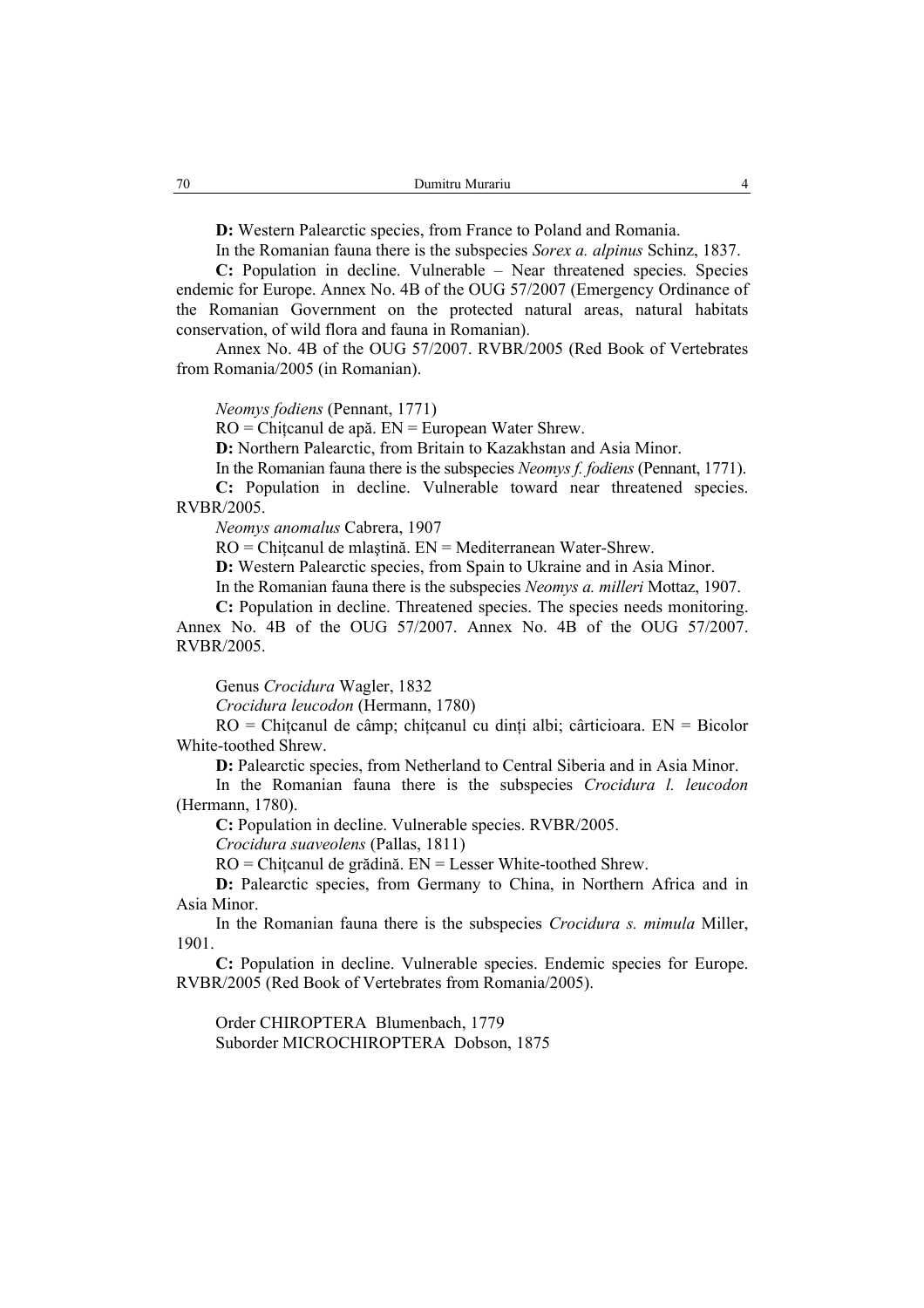Family **Rhinolophidae** Bell, 1836

Genus *Rhinolophus* Lacépède, 1799

*Rhinolophus ferrumequinum* (Schreber, 1774)

RO = Liliacul mare cu nas potcoavă. EN = Greater Horseshoe Bat

**D:** South Palearctic species from temperate Eurasian areas, over China to Japan.

**C:** Population in drastic decline. Endangered species. Annex No. 3 of the

OUG 57/2007. Annex No. 4A of the OUG 57/2007. RVBR/2005.

*Rhinolophus hipposideros* (Bechstein, 1800)

RO = Liliacul mic cu nas potcoavă. EN = Lesser Horseshoe Bat

**D:** West Palearctic species from Ireland to Afghanistan and Northern Africa.

**C:** Population in drastic decline. Endangered species. Annex No. 3 of the

OUG 57?2007. Annex No. 4A of the OUG 57/2007. RVBR/2005.

## *Rhinolophus euryale* Blasius, 1853

RO = Liliacul mediteraneean cu nas potcoavă. EN = Mediterranean Horseshoe Bat.

**D:** South-West Palearctic species from Portugal to Iran and NW of Africa.

**C:** Population in drastic decline. Endangered species. European species. Annex No. 3 of the OUG 57/2007. Annex No. 4A of the OUG 57/2007. RVBR/2005.

*Rhinolophus blasii* Peters, 1867

RO = Liliacul lui Blasius. EN = Blasius' Horseshoe Bat.

**D:** South Palearctic and Afrotropical regions, from South-East Europe to Pakistan and NW of Africa.

**C:** Population in drastic decline. Endangered species. Annex No. 3 of the OUG 57?2007. Annex No. 4A of the OUG 57/2007. RVBR/2005.

*Rhinolophus mehelyi* Matschie, 1901

RO = Liliacul lui Méhely. EN = Mehely's Horseshoe Bat.

**D:** South-Western Palearctic species from Portugal to Caucasus and NW of Africa.

**C:** Population in drastic decline. Endangered species. Annex No. 3 of the OUG 57/2007. Annex No. 4A of the OUG 57/2007. RVBR/2005.

## Family **Vespertilionidae** Gray, 1821

Genus *Myotis* Kaup, 1829

*Myotis alcathoe* (von Helversen & Heller, 2001).

In Eastern Carpathians (since 2007) and Southern Carpathians since (2012).

RO = Miniopterul pitic; liliacul Alcathoe. EN = Alcathoe Whiskered Bat.

**D:** South-Western Palearctic species, from Greece over South-Eastern Europe.

**C:** Relatively recently reported in the Romanian fauna. Small population. Not exactly evaluated. Annex No. 4A of the OUG 57/2007 ("*all bat species*").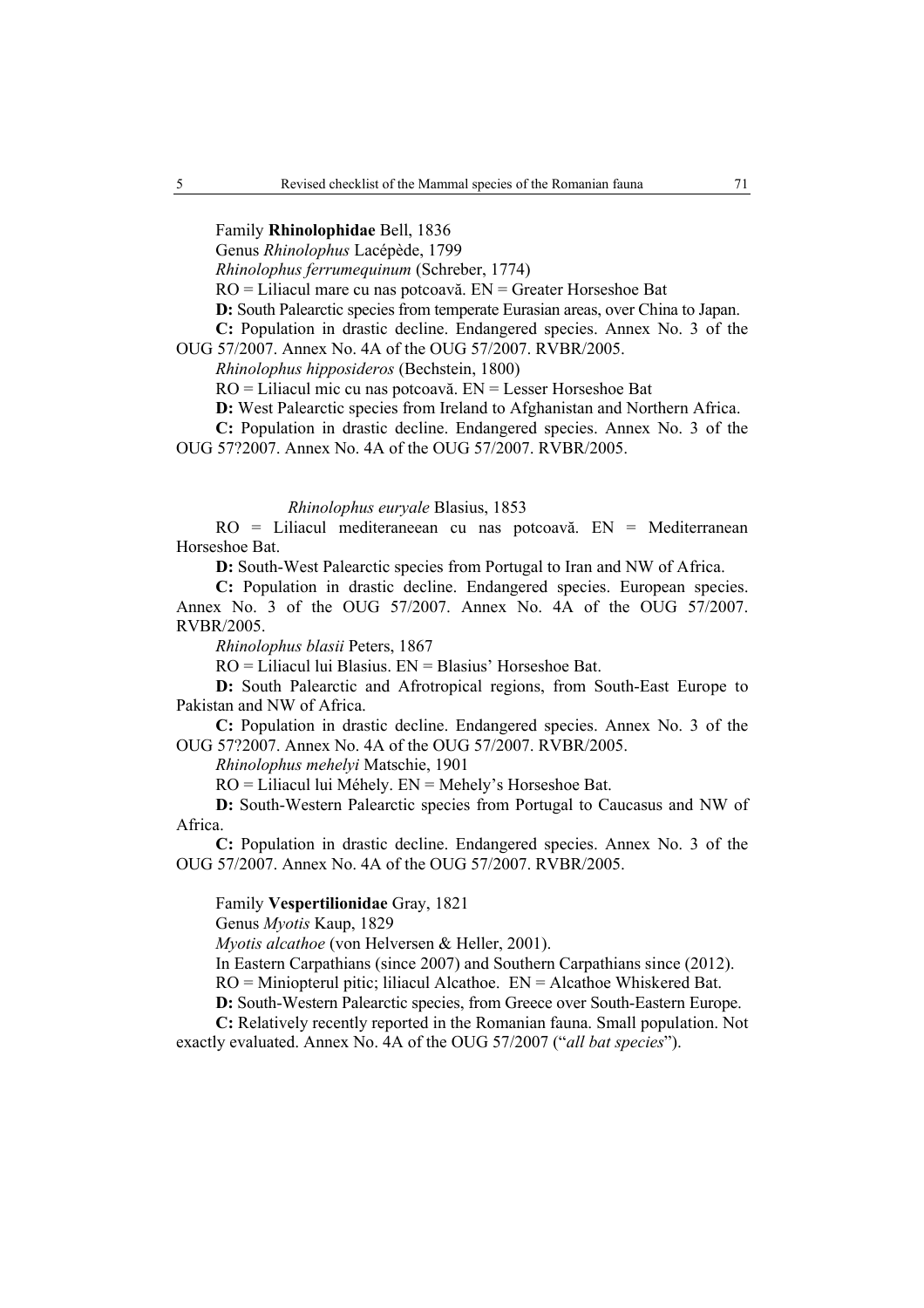*Myotis myotis* (Borkhausen, 1797)

 $RO =$  Liliacul mare cu urechi de soarece; liliacul mare cu bot ascutit.  $EN =$ Greater mouse-eared bat.

**D:** Western Palearctic species, from South England to Israel.

**C:** Population in drastic decline. Endangered species. Annex No. 3 of the OUG 57/2007. Annex No. 4A of the OUG 57/2007. RVBR/2005.

*Myotis bechsteinii* (Kuhl, 1818)

RO = Liliacul cu urechi late; liliacul lui Bechstein. EN = Bechstein's Bat.

**D:** Western Palearctic species, from South England to the Mediterranean countries.

**C:** Population in drastic decline. Endangered species. European species. Annex No. 3 of the OUG 57/2007. Annex No. 4A of the OUG 57/2007. RVBR/2005.

*Myotis blythii* (Tomes, 1857). Include *M. oxygnathus* (Monticelli, 1885); see CORBET, 1978 (page 50) and HONACKI and col., 1982 (page 185)

RO = Liliacul mic cu urechi de şoarece. EN = Lesser Mouse-eared Bat.

**D:** Southern Palearctic species, from Portugal to North-East China and in Northern areas of Africa.

**C:** Population in drastic decline. Endangered species. Annex No. 3 of the OUG 57/2007. Annex No. 4A of the OUG 57/2007. RVBR/2005.

*Myotis brandtii* (Eversmann, 1845)

RO = Liliacul mare mustăcios. EN = Brandt's Bat.

**D:** Northern Palearctic species from South Scotland and England to Eastern Siberia.

**C:** Population in decline. Vulnerable species. Species endemic for Europe. Annex No. 4A of the OUG 57/2007. RVBR/2005.

*Myotis capaccinii* (Bonaparte, 1837)

RO = Liliacul cu picioare lungi; liliacul cu degete lungi. EN = Long-fingered Bat.

**D:** South-Western Palearctic species from Spain to Uzbekistan.

**C:** Population in decline. Vulnerable species. European species. Annex No. 3 of the OUG 57/2007. Annex No. 4A of the OUG 57/2007. RVBR/2005.

*Myotis dasycneme* (Boie, 1825)

RO = Liliacul de iaz; liliacul de baltă. EN = Pond bat.

**D:** Mostly Northern Palearctic species from Southern Scandinavia to Manchuria.

**C:** Population in drastic decline. Endangered species. Annex No. 3 of the OUG 57/2007. Annex No. 4A of the OUG 57/2007. RVBR/2005.

*Myotis daubentonii* (Kuhl, 1817)

RO = Liliacul de apă; Liliacul lui Daubenton. EN = Water Bat; Daubenton's Bat.

**D:** Northern Palearctic species from Ireland to Japan and Northern Oriental region.

**C:** Population in decline. Vulnerable species. Annex No. 4A of the OUG 57/2007. RVBR/2005.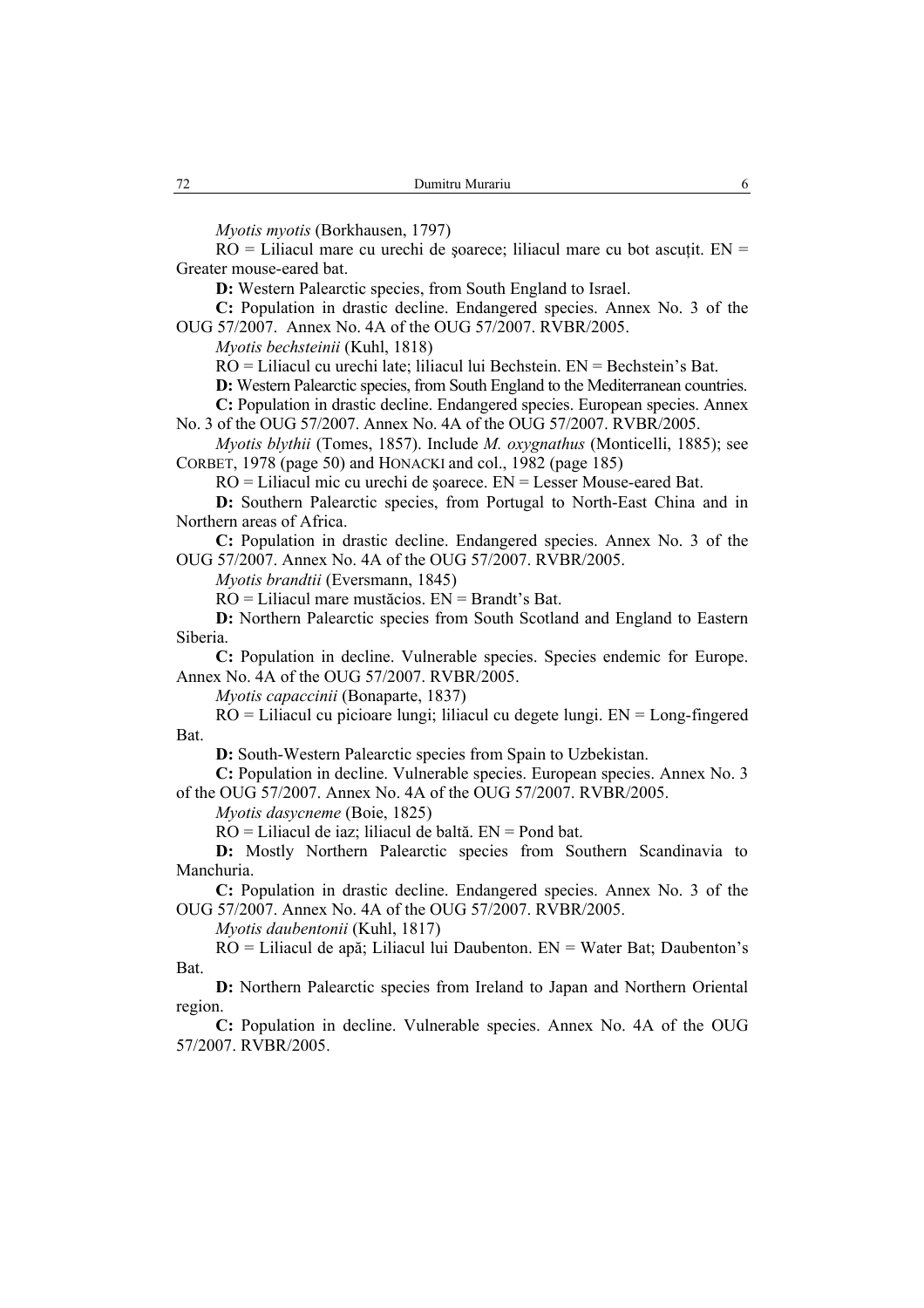*Myotis emarginatus* (E. Geoffroy, 1806)

RO = Liliacul cu urechi răscroite; liliacul cu spini. EN = Geoffroy's bat.

**D:** Western Palearctic species from Netherland to Afghanistan and in Northern Africa.

**C:** Population in drastic decline. Endangered species. European species. Annex No. 3 of the OUG 57/2007. Annex No. 4A of the OUG 57/2007. RVBR/2005.

*Myotis mystacinus* (Kuhl, 1819)

RO = Liliacul mic mustăcios. EN = Whiskered Bat.

**D:** A Palearctic species – all over Europe (with few exceptions) up to Mongolia and China, and from Northern Africa to Siria.

**C:** Population in decline. Vulnerable species. Annex No. 4A of the OUG 57/2007. RVBR/2005.

*Myotis nattererii* (Kuhl, 1817)

RO = Liliacul cu franjuri; liliacul lui Natterer. EN = Natterer's Bat.

**D:** Western Palearctic species, from Scandinavia to Ural Mountains and from Northern Africa to Turkmenia.

**C:** Population in decline. Vulnerable species. Annex No. 4A of the OUG 57/2007. RVBR/2005.

Genus *Plecotus* E. Geoffroy, 1818

*Plecotus auritus* (Linnaeus, 1758)

 $RO =$  Liliacul urecheat brun.  $EN =$  Brown long-eared Bat.

**D:** Northern Palearctic and Northern Oriental species, from Ireland to Himalaya and China.

**C:** Population in decline. Vulnerable species. Annex No. 4A of the OUG 57/2007. RVBR/2005.

*Plecotus austriacus* (Fischer, 1829)

 $RO =$  Liliacul urecheat cenusiu.  $EN =$  Gray long-eared Bat.

**D:** Southern Palearctic and Northern Oriental species, from South England to China as well as in Northern Africa and Near East.

**C:** Population in decline. Vulnerable species. Annex No. 4A of the OUG 57/2007. RVBR/2005.

Genus *Vespertilio* Linnaeus, 1758

*Vespetilio murinus* Linnaeus, 1758

RO = Liliacul bicolor. EN = Parti-coloured Bat.

**D:** Palearctic and Northern Oriental species, from Southern Scandinavia to Southern Siberia and in China.

**C:** Population in drastic decline. Endangered species. Annex No. 4A of the OUG 57/2007. RVBR/2005.

Genus *Eptesicus* Rafinesque, 1820

*Eptesicus serotinus* Schreber, 1774. This species includes *E. sodalis* Barrett-Hamilton, 1910; see CORBET, 1978 (pages  $57 - 58$ ) and HONACKI and col., 1982 (pag. 175).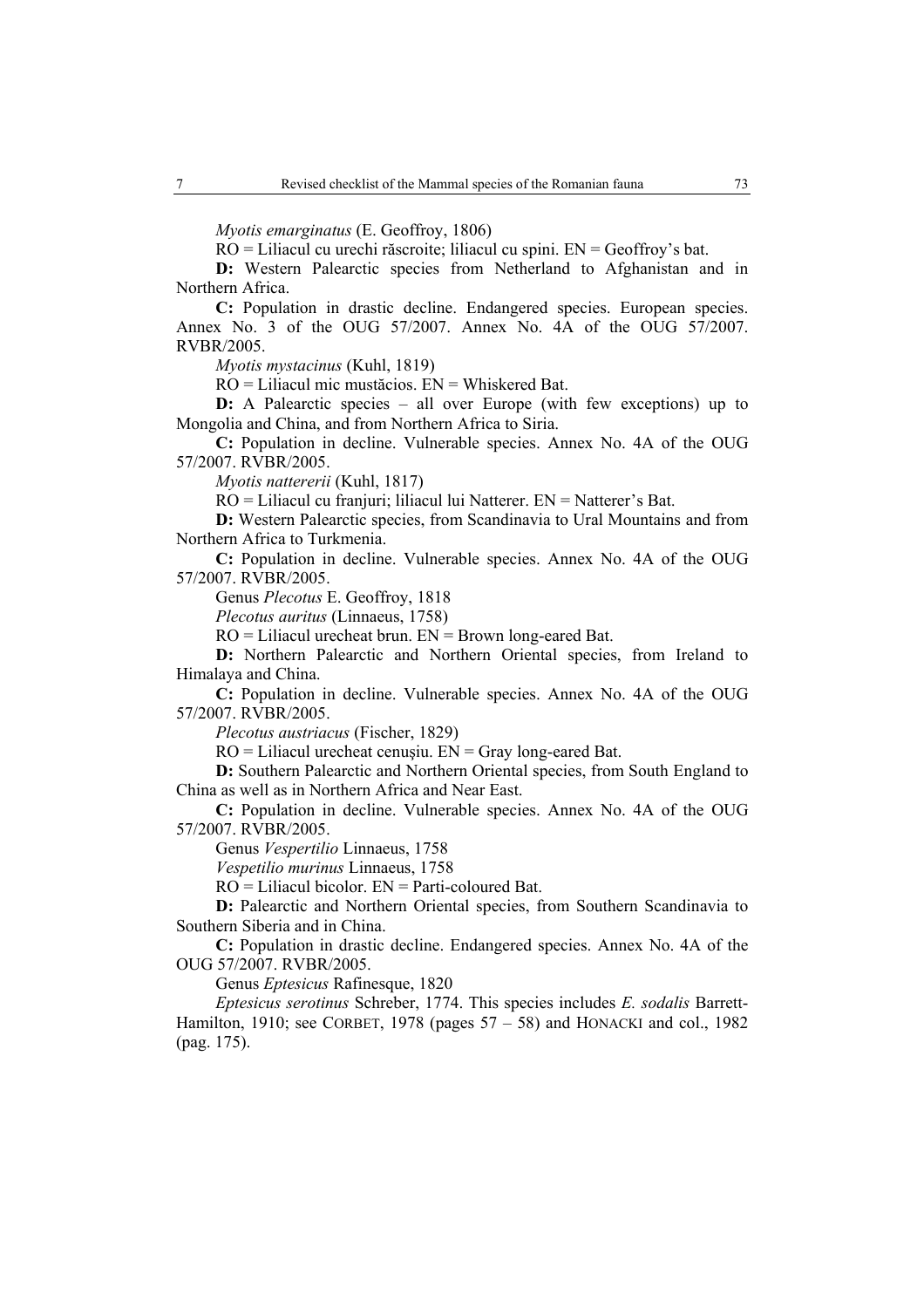$RO = Liliacul cu aripi late. EN = Service.$ 

**D:** Palearctic and Oriental species up to Subsaharan Africa.

**C:** Population in drastic decline. Endangered species. Annex No. 4A of the OUG 57/2007. RVBR/2005.

*Eptesicus nilssonii* (Keyserling and Blasius, 1839)

RO = Liliacul nordic; liliacul lui Nilsson. EN = Northern bat.

**D:** Northern Palearctic species, from Arctic Circle (in Scandinavia) and in Russia. **C:** Population in drastic decline. Endangered species. Annex No. 4A of the

OUG 57/2007. RVBR/2005.

Genus *Nyctalus* Bowdich, 1825

*Nyctalus noctula* (Schreber, 1774)

RO = Liliacul de amurg. EN = Common Noctule.

**D:** Palearctic and Oriental species, from England and Southern Scanndinavia to Japan and in Malaysia.

**C:** Population in decline. Vulnerable species. Annex No. 4A of the OUG 57/2007.

*Nyctalus lasiopterus* (Schreber, 1780)

RO = Liliacul mare de amurg. EN = Giant Noctule.

**D:** South-Western Palearctic species, from France to Caucasus, in Northern Africa and Asia Minor.

**C:** Population in drastic decline. Endangered species. Annex No. 4A of the OUG 57/2007. RVBR/2005.

*Nyctalus leisleri* (Kuhl, 1817)

RO = Liliacul mic de amurg; liliacul lui Leisler. EN = Lesser Noctule; Hairyarmed Bat.

**D:** Palearctic and Northern Oriental species, from Ireland to Himalaya and China.

**C:** Population in drastic decline. Endangered species. Annex No. 4A of the OUG 57/2007. RVBR/2005.

Genus *Pipistrellus* kaup, 1829

*Pipistrellus pipistrellus* (Schreber, 1774)

 $RO =$  Liliacul pitic.  $EN =$  Common Pipistrelle.

**D:** Palearctic and Northern Oriental species, from Iceland to China and in Northern Africa.

**C:** Population in decline. Vulnerable species. Annex No. 4A of the OUG 57/2007.

*Pipistrellus pygmaeus* Leach, 1825

 $RO =$  Liliacul pitic mediteraneean.  $EN =$  Soprano Pipistrelle Bat; Soprano Pipistrelle.

**D:** Western Paleractic species, from Ireland to Georgia.

**C:** Population in decline. Vulnerable species. Annex No. 4A of the OUG 57/2007.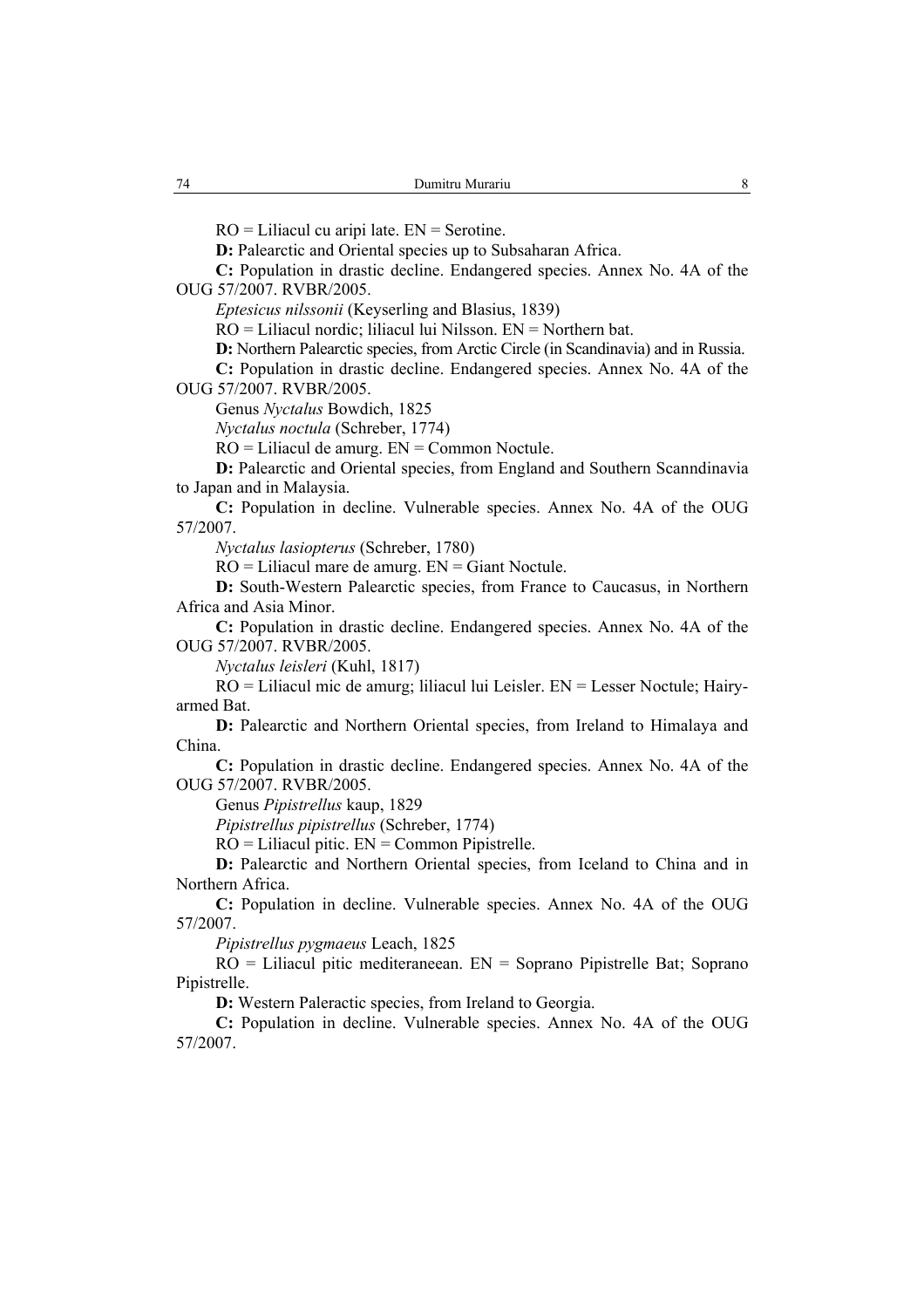*Pipstrellus nathusii* (Keyserlin and Blasius, 1839)

RO = Liliacul cu piele aspră. EN = Nathusiusţ Pipistrelle.

**D**: European species from southern Great Britain to Ural and Caucasus Mountains and South up to the Asia Minor.

**C**: Popualtion in drastic decline. Endangered species. Annex No. 4A of the OUG 57/2007. RVBR/2005.

]*Pipistrellus savii* (Bonaparte, 1837)

RO = Liliacul de munte; pipistrelul lui Savi. EN = Savi's Pipistrelle.

**D:** Southern Palearctic, Oriental and Northen African species, from Portugal to Afghanistan and Southern – up to Northern Algeria.

**C:** Population in decline. Vulnerable species. Annex No. 4A of the OUG 57/2007. RVBR/2005.

*Pipistrellus kuhlii* (Kuhl, 1817)

RO = Liliacul cu dungă albă. EN = Kuhl's Pipistrelle.

**D:** Southern Palearctic, Western Oriental and Northern Africa, form Spain to Kazakhstan and over all Northern Africa.

**C:** Population in decline. Vulnerable species. Annex No. 4A of the OUG 57/2007.

Genus *Barbastella* Gray, 1821

*Barbastella barbastellus* (Schreber, 1774)

RO = Liliacul cu botul lat; liliacul cârn. EN = Barbastelle.

**D:** Western Palearctic species, from Portugal to Caucasus and Northern Africa.

**C:** Population in drastic decline. Endangered species. Annex No. 3 of the OUG 57/2007. Annex No. 4A of the OUG 57/2007. RVBR/2005.

Family **Miniopteridae** Mein and Tupinier, 1977

Genus *Miniopterus* Bonaparte, 1837

*Miniopterus schreibersii* (Kuhl, 1817)

RO = Liliacul cu aripi lungi. EN = Long-winged Bat; Screiber's Bat.

**D:** Southern Palearctic and over all tropical areas from the Old Wold: Europe to Japan, Northern Africa and Madagascar, up to New Guinea and Solomon Islands, and in Australia.

In the Romanian fauna should be the nominative subspecies (*M. s. schreibersii*) but possibly with extension of areal, in South-Eastern part of the country could appear *M. s. pallidus*  $(RO = I\text{dil}$  anatolian cu aripi lungi.  $EN =$ Anatolian long-winged Bat).

**C:** Population in decline. Vulnerable species. Annex No. 3 of the OUG 57/2007. Annex No. 4A of the OUG 57/2007. RVBR/2005.

Order LAGOMORPHA Brandt, 1855

Family **Leporidae** Gray, 1821 Genus *Lepus* Linnaeus, 1758 *Lepus europaeus* Pallas, 1778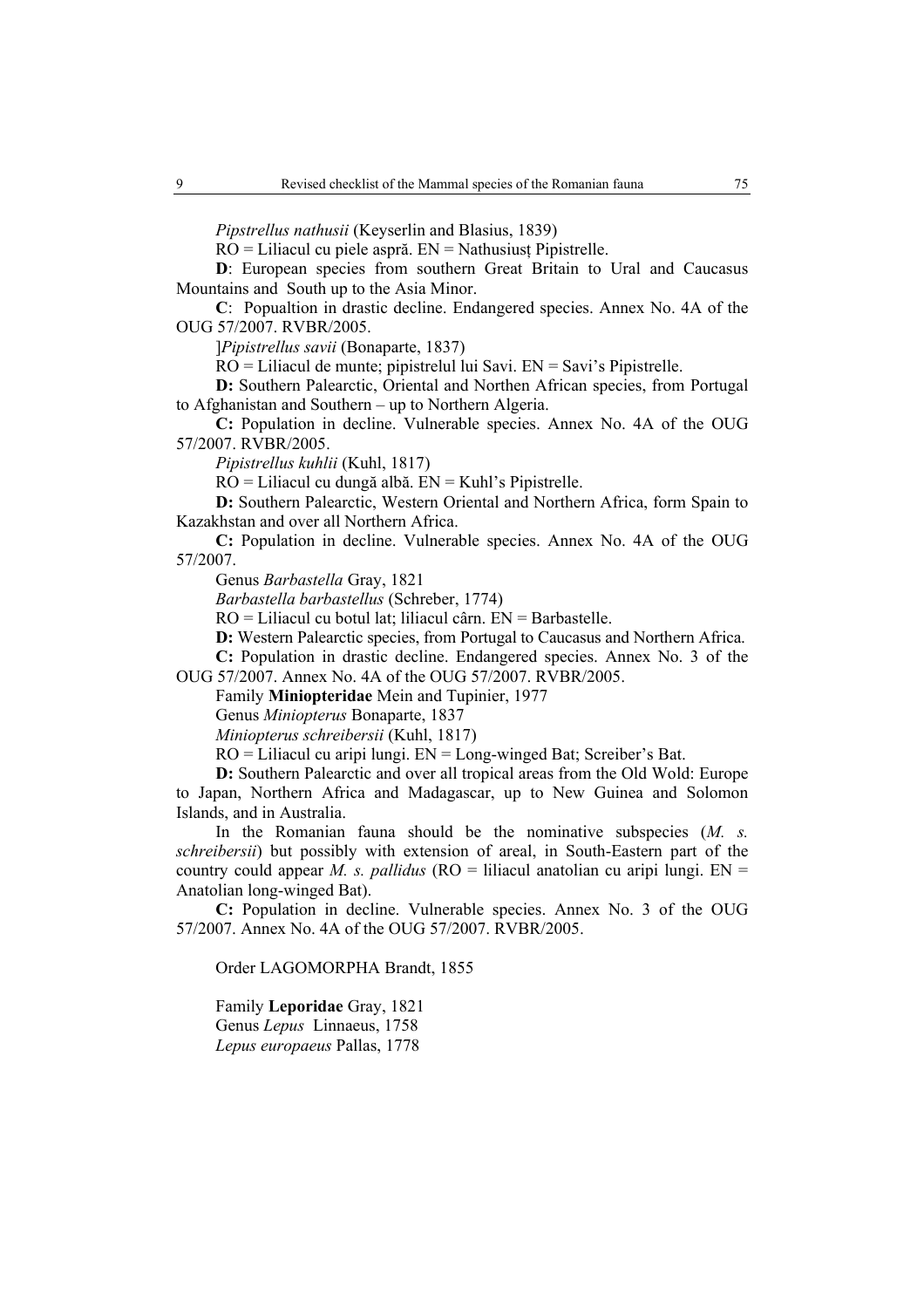Ro = Iepurele de câmp. EN = European Hare.

**D:** Palearctic and Afrotropical species, from Britain to Kazakhstan, in Asia Minor and in Africa – from Ethiopia to Cape Province.

In the Romanian fauna there is the subspecies *Lepus e. europaeus* Pallas, 1778.

**C:** Population in decline. Vulnerable species. Very important game species. Protected by Law 103/1996 (Law of cinegetic fund and game species protection/1996) (in Romanian). (Annex No. 1). Annex No. 5B of the OUG 57/2007.

Genus *Oryctolagus* Lilljeborg, 1871

*Oryctolagus cuniculus* (Linnaeus, 1758)

RO = Iepurele de vizuină. EN = Rabbit.

**D:** Western Palearctic species, from England and Spain to Poland, and in Northern Africa.

**C:** Population in decline. Vulnerable species. Important game species. Protected by Law 103/1996 (Annex No. 1). Annex No. 5B of the OUG 57/2007.

Order RODENTIA Bowdich, 1821

Family **Castoridae** Hemprich, 1820

Genus *Castor* Linnaeus, 1758

*Castor fiber* Linnaeus, 1758

 $RO =$  Castorul.  $EN =$  European Beaver.

**D:** Palearctic species, from Scandinavia to Siberia and Northern Mongolia.

In the Romanian fauna there is the subspecies *Castor f. fiber* Linnaeus, 1758. **C:** Reintroduced species. Population increase. Not exactly evaluated. Protected by Law 103/1996 (Annex No. 2). Annex No. 3 of the OUG 57/2007. Annex No. 4A of the OUG 57/2007.

In the autumn of 1998 on the Faculty of Hunting and Silviculture's fund from Braşov were reintroduced eight speciemens: 2 adult males and one adult female as well as 2 young males and 2 young females. The specimens were from Bavaria – Germany, brought by Prof. Dr. Ovidiu Ionescu and Dr. Georgeta Ionescu.

Family **Sciuridae** Gray, 1821

Genus *Sciurus* Linnaneus, 1758

*Sciurus vulgaris* Linnaeus, 1758

 $RO = Veverita$ .  $EN = Red Squirrel$ .

**D:** Palearctic species, from Ireland and Britain up to Far East.

In the Romanian fauna there is the subspecies *Sciurus vulgaris fuscoater* Altmann, 1855.

**C:** Population in decline. Vulnerable species. Protected by Law 103/1996 (Annex No. 1). Annex No. 5B of the OUG 57/2007.

Genus *Marmota* Blumenbach, 1779

*Marmota marmota* (Linnaeus, 1758)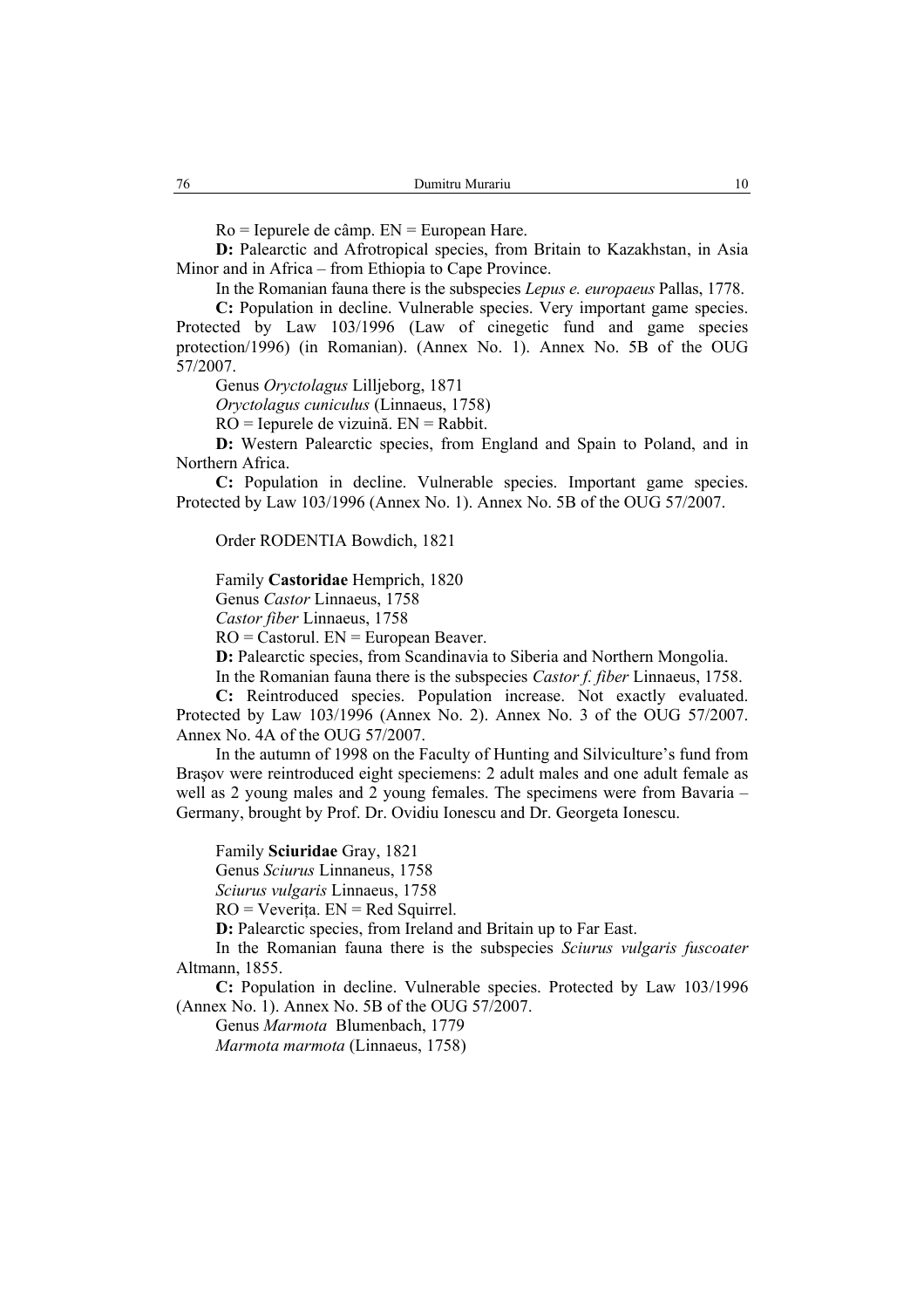RO = Marmota; marmota alpină. EN = Alpine Marmot.

D: Palearctic species, from France to Kamtchatka. ELLERMAN AND MORRISON-SCOTT (1966, p. 513) suggested the possibility of the species presence also in North America.

In the Romanian fauna there is the subspecies *Marmota m. marmota*  Linnaeus, 1758.

**C:** Reintroduced species. Population stable. Protected by Law 103/1996 (Annex No. 1). Annex No. 5B of the OUG 57/2007. RVBR/2005.

Genus *Spermophilus* F. Cuvier, 1825. See CORBET, 1978 (pages 82) and HERSHKOVITZ, 1979 – Journal of Mammalogy, **30,** 1: (page 82).

In 1973, 33 individuals of marmots from France were reintroduced in Făgăraş Mountain (Căldarea Arpăşelului) and in Pietrosul Rodnei Mountain. Other 20 specimens from Austria were released in Retezat Mountain. A census since 1993 reported 150 individuals in Pietrosul Rodnei, 300 in Retezat and 400 in Făgăraş.

*Spermophilus citellus* (Linnaeus, 1766)

RO = Popândău; ţâstar; chinţă; şuiţă. EN = Ground Squirrel.

**D:** Palearctic species, from Germany to Turkey, in Asia Minor, up to Mongolia and Manchuria.

In the Romanian fauna there is the subspecies *Spermophilus c. citellus*  (Linnaeus, 1766).

**C:** Population in drastic decline. Near threatened species. Annex No. 3 of the OUG 57/2007. Annex No. 4A of the OUG 57/2007. RVBR/2005.

Family **Myoxidae** Gray, 1821

Genus *Eliomys* Wagner, 1840

*Eliomys quercinus* (Linnaeus, 1766)

RO = Pârşul de stejar; pârşul de ghindă; pârşul de grădină. EN = Garden Dormouse.

**D:** Western Palearctic species, from Spain to Urals and in Northern Africa.

In the Romanian fauna there is the subspecies *Eliomys q. quercinus* (Linnaneus, 1766).

**C:** Population in drastic decline. Near threatened species. RVBR/2005.

Genus *Dryomys* Thomas, 1906 *Dryomys nitedula* (Pallas, 1779)

RO = Pârşul de copac; pârşul cu coada stufoasă. EN = Forest Dormouse.

**D:** Palearctic species, from Switzerland to Eastern Russia and in Asia Minor to Western India.

In the Romanian fauna there is the subspecies *Dryomys n. nitedula* (Pallas, 1779).

**C:** Population in drastic decline. Near threatened species. Annex No. 4A of the OUG 57/2007. RVBR/2005.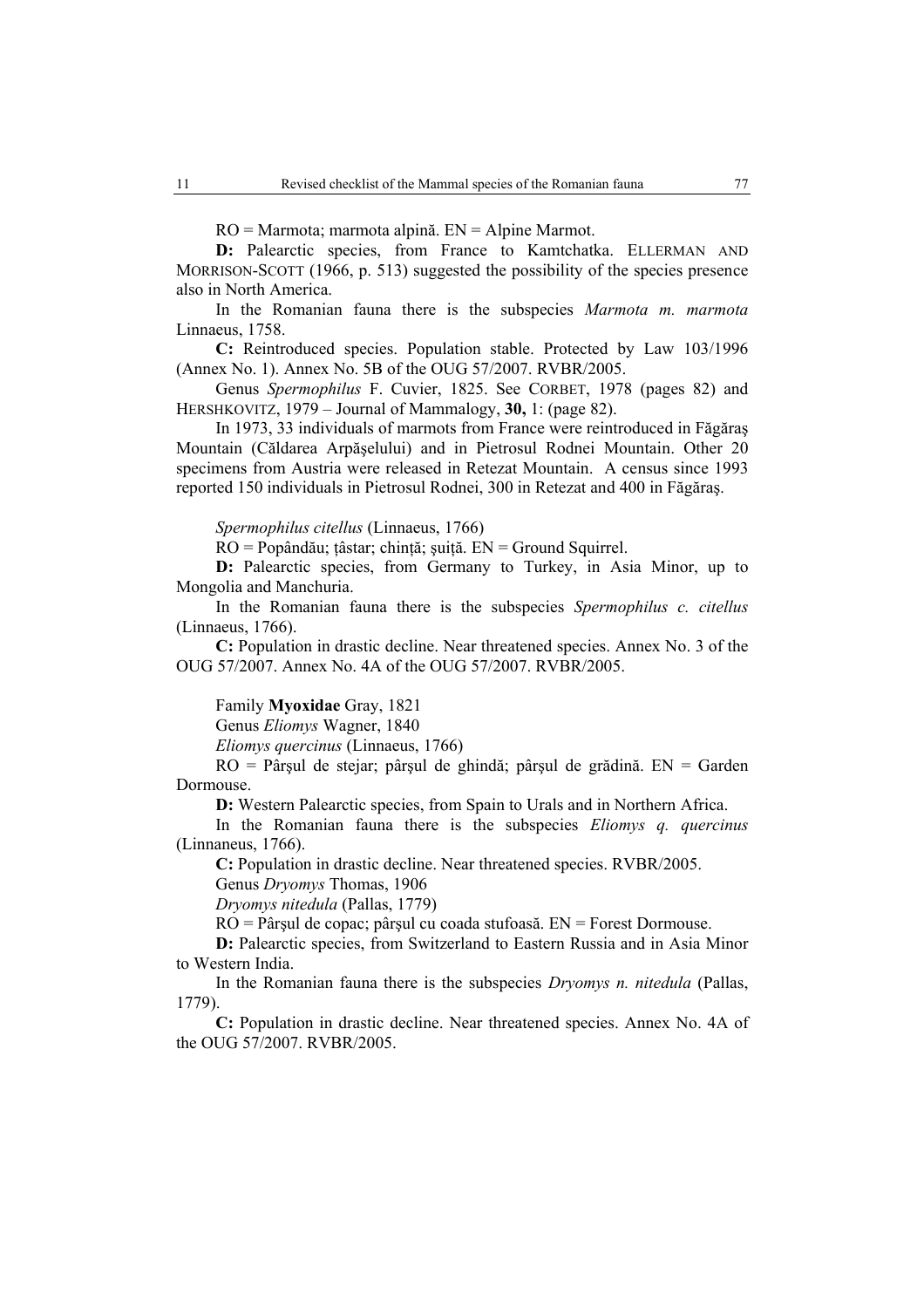Genus *Myoxus* Zimmermann, 1780

*Myoxus glis* (Linnaeus, 1766)

RO = Pârşul mare; pârşul cenuşiu; mihuş. EN = Fat Dormouse. **D:** Palearctic species, from Spain to Transcaucasia and in Asia Minor. In the Romanian fauna there is the subspecies *Myoxus g. glis* (Linnaeus, 1766). **C:** Population in drastic decline. Near threatened species. RVBR/2005.

Genus *Muscardinus* Kaup, 1829

*Muscardinus avellanarius* (Linnaeus, 1758)

RO = Pârşul de alun; pârşul roşu. EN = Common Dormouse.

**D:** Western Palearctic species, from Britain to Odessa (in Russia) and in Asia Minor.

In the Romanian fauna there is the subspecies *Muscardinus a. avellanarius* (Linnaneus, 1758).

**C:** Populastion in decline. Vulnerable species. Annex No. 4A of the OUG 57/2007. RVBR/2005.

Family **Cricetidae** Rochebrune, 1883

Genus *Cricetus* Leske, 1779

*Cricetus cricetus* (Linnaeus, 1758)

RO = Hârciogul; căţelul pământului. EN = Common Hamster.

**D:** A Palearctic species, from Netherlands to Siberia and in Asia Minor.

In the Romanian fauna there is the subspecies *Cricetus c. cricetus* (Linnaeus, 1758).

**C:** Population stable. Protected by Law 103/1996 (Annex No. 2). Annex No. 4A of the OUG 57/2007. RVBR/2005.

Genus *Mesocricetus* Nehring, 1898

*Mesocricetus newtoni* (Nehring, 1898)

RO = Grivanul mic; hamsterul dobrogean; hamsterul românesc. EN = Romanian Hamster; Dobrogean Hamster.

**D:** A Southern Palearctic species. Endemic species for the Balkan Peninsula, existing only in Dobrogea – South-Eastern part of Romania and in North-Eastern part of Bulgaria.

**C:** Population in drastic decline. Near threatened species. Not protected. Annex No. 3 of the OUG 57/2007. Annex No. 4A of the OUG 57/2007. RVBR/2005.

Genus *Cricetulus* Milne-Edwards, 1867

*Cricetulus migratorius* (Pallas, 1773)

RO = Hârciogul pitic; grivanul cenuşiu. EN = Migratory Hamster; Grey Hamster.

**D:** Palearctic species from Romania, Ukraine and Southern Russia to Western Siberia, Chinese Turkestan and in Asia Minor.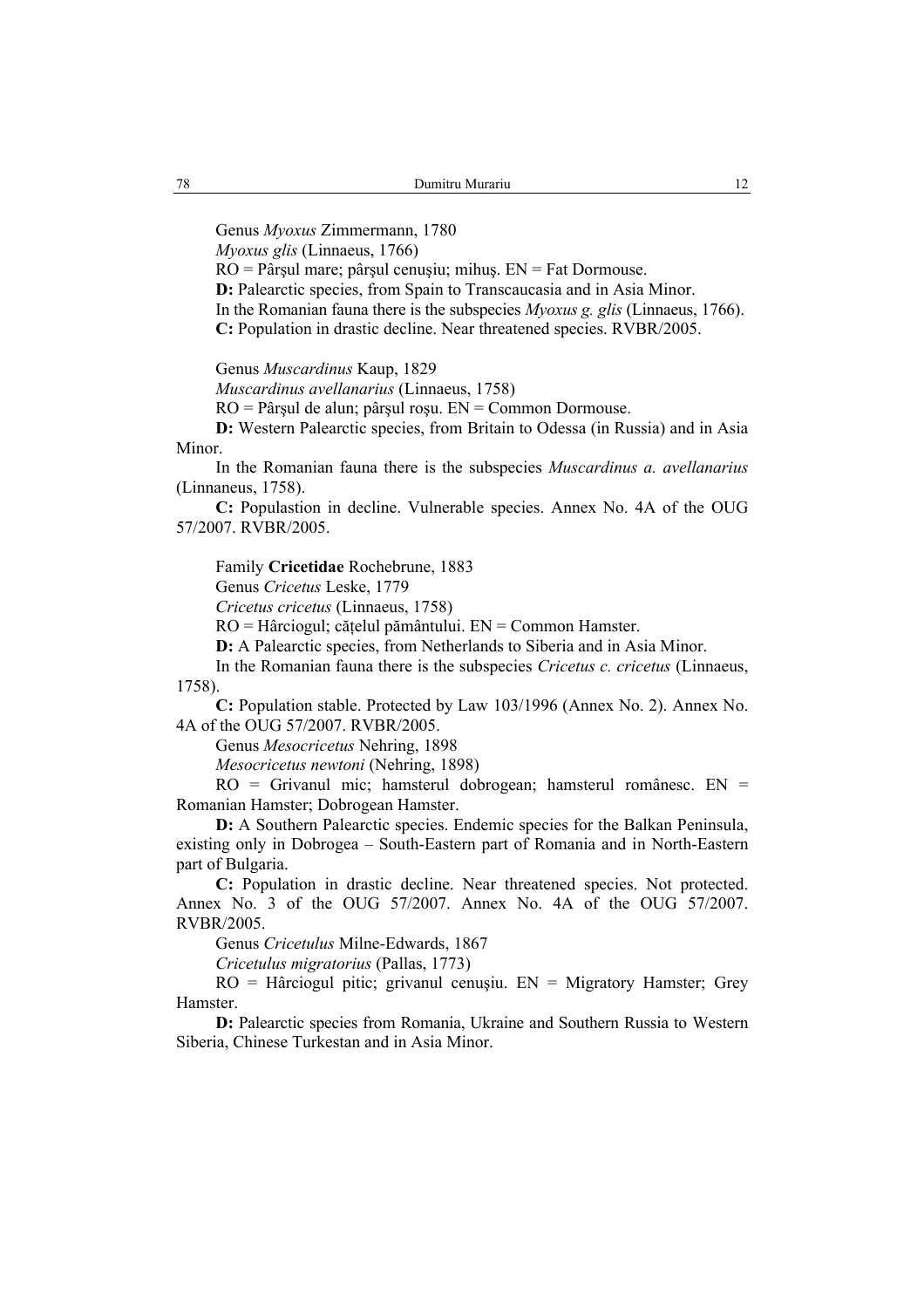In the Romanian fauna there is the subspecies *Cricetulus m. migratorius* (Pallas, 1773).

**C:** Population in drastic decline. Near threatened species. RVBR/2005.

Family **Arvicolidae** Gray, 1821

Genus *Evotomys* Coues, 1874) (=*Clethrionomys* Tilesius, 1850)

*Evotomys glareolus* (Schreber, 1780)

RO = Şoarecele scurmător de pădure. EN = Common Redback Vole; Bank Vole.

**D:** A Palearctic species from Britain to Western Siberia and in Asia Minor. ELLERMAN AND MORISSON-SCOTT (1966, p. 662) mentioned the species "Perhaps represented in North America", where as coevolutionary phenomena there is *Peromyscus* genus].

In the Romanian fauna there is the subspecies *Evotomys g. istericus* (Miller, 1909).

**C:** Population stable. Not protected species.

Genus *Arvicola* Lacépède, 1799

*Arvicola terrestris* (Linnaeus, 1758)

RO = Şobolanul mare de apă; guzganul de apă; guzganul roşu. EN = Water Vole.

A Palearctic species, from Great Britain to Siberia and in Asia Minor.

RO = Şobolanul mic de apă; şobolanul negru de apă. EN = Smaller water Vole.

**D:** Western Palearctic species.

In the Romanian fauna there are two subspecies *Arvicola t. terrestris*  (Linnaneus, 1758) and *Arvicola t. scherman* (Shaw, 1801).

**C:** Population stable, but vulnerable speciesdue to habitat loss. RVBR/2005. Genus *Microtus* Schrank, 1798

*Microtus* (= *Pitymys* Mc Murtrie, 1831) *subterraneus* (de Sélys-Longschamps, 1836)

RO = Şoarecele subpământean. EN = European Pine Vole.

**D:** A Palearctic species, from Netherlands to Caucasus and in Asia Minor.

**C:** Population stable. Not protected species.

*Microtus* (=*Pitymys* Mc Murtrie, 1831) *tatricus* (Kratochvil, 1952)

RO = Şoarecele de Tatra. EN = Tatra Vole; Tatra pine vole.

**D:** A Western Palearctic species, restricted to the Carpathian Mountains of Slovakia, Poland, Romania and Ukraine.

In the Romanian fauna should be the subspecies *Microtus tatricus zykovi*  Zagorodniuk, 1989.

**C:** European endemit. Population stable. Not protected. Annex No. 3 of the OUG 57/2007. Annex No. 4A of the OUG 57/2007. RVBR/2005.

*Microtus arvalis* (Pallas, 1779)

RO = Şoarecele de câmp; şoarecele cu coada scurtă. EN = Common Vole.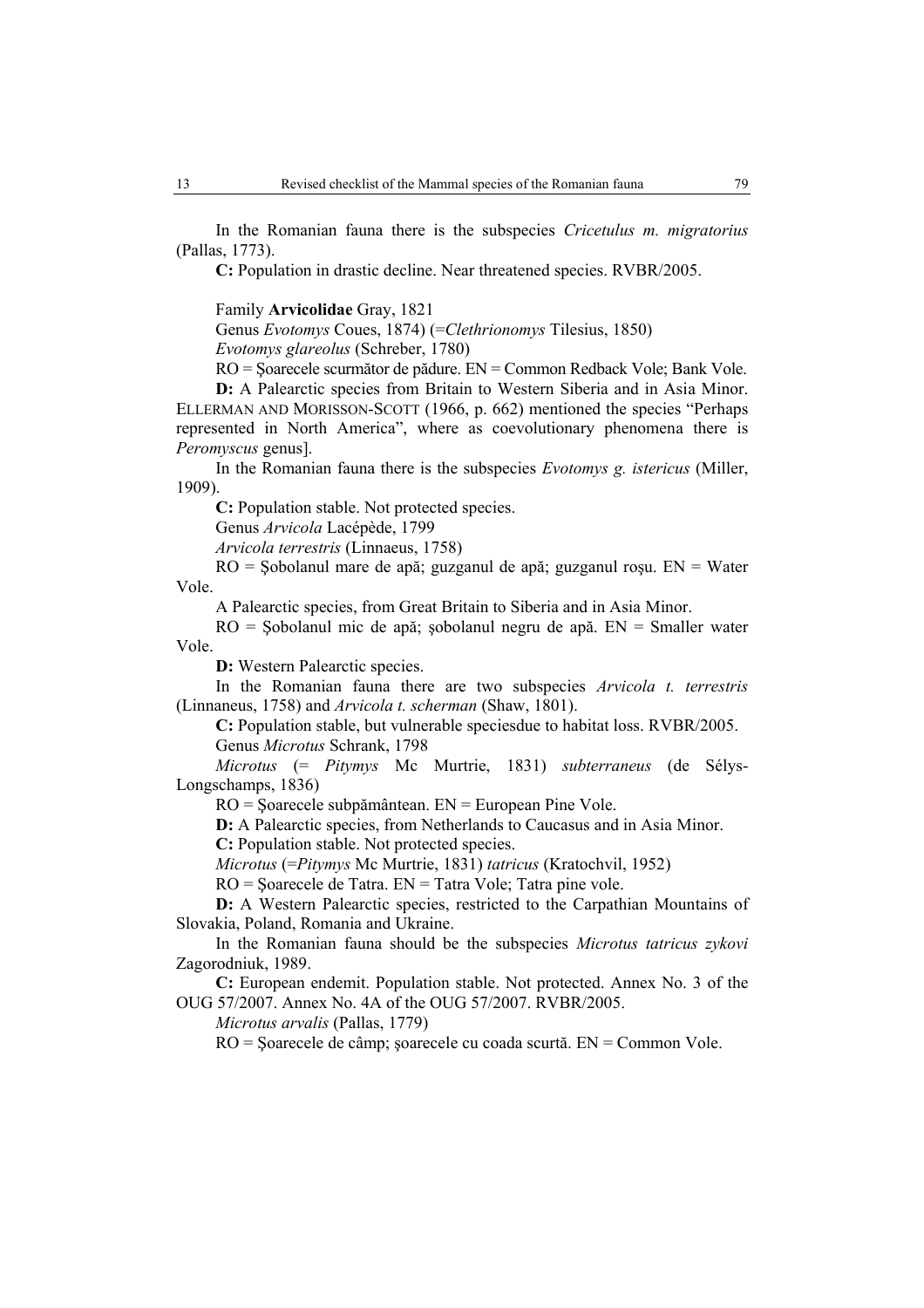**D:** A Palearctic species, from Western Europe to Western Siberia, in Mongolia, China and in Asia Minor.

In the Romanian fauna there is the subspecies *Microtus arvalis levis* (Miller, 1908). **C:** Population stable. Not protected species.

*Microtus agrestis* (Linnaeus, 1761)

RO = Şoarecele de pământ; şoarecele lui Baillon. EN = Field Vole.

**D:** A Palearctic species, from Great Britain to Western Siberia, in Mongolia and China.

In the Romanian fauna there is the subspecies *Microtus agrestis bailloni* (de Sélys-Longschamps, 1841). MURARIU *et al*. (1979) and POPESCU *et al.* (2001) considered this subspecies in the Romanian fauna, instead of *M. a. gregarius*  (Linnaeus, 1766).

**C:** Population stable, but vulnerable due to habitat loss. RVBR/2005.

*Microtus nivalis* (Martins, 1842)

RO = Şoarecele de zăpadă. EN = Snow Vole.

**D:** A Palearctic species from the Iberian Peninsula to Caucasus and in Asia Minor.

In the Romanian fauna there is the subspecies *Microtus n. ulpius* Miller, 1908.

**C:** Population in decline. Vulnerable species. RVBR/2005.

*Microtus rossiaemeridionalis* Ognev, 1924

RO = Şoarecele răsăritean de câmp. EN = East European Vole, Sibling Vole.

**D:** A Palearctic species: Balkan and Carpathian Mountains, in the North up to Sankt Petersbug to the Ural Mountains and in the South – down to Greece.

In the Romanian fauna there is the subspecies *Microtus r. epiroticus*  (Ondrias, 1966).

**C:** Rare species, with population in decline. Not protected.

Genus *Ondatra* Link, 1795

*Ondatra zibethicus* (Linnaeus, 1766)

 $RO = Bizamul$ ; sobolanul mirositor.  $EN = Muskrat$ .

**D:** Originally from Nearctic region, but introduced in fur farms from the Palearctic one, today can be considered as a Holarctic species. In the Palearctic, it is distributed from Western Europe to Ural River, in Mongolia, China and Japan.

In the Romanian fauna there is the subspecies *Ondatra z. zibethicus*  (Linnaeus, 1766).

**C:** With increasing population. Important game species for fur and is protetcted by103/1996 (Annex No. 1). Annex No. 5B of the OUG 57/2007.

Family **Muridae** Gray, 1821 Genus *Micromys* Dehne, 1841 *Micromys minutus* (Pallas, 1771)  $RO =$ Soarecele pitic.  $EN =$  Harvest Mouse.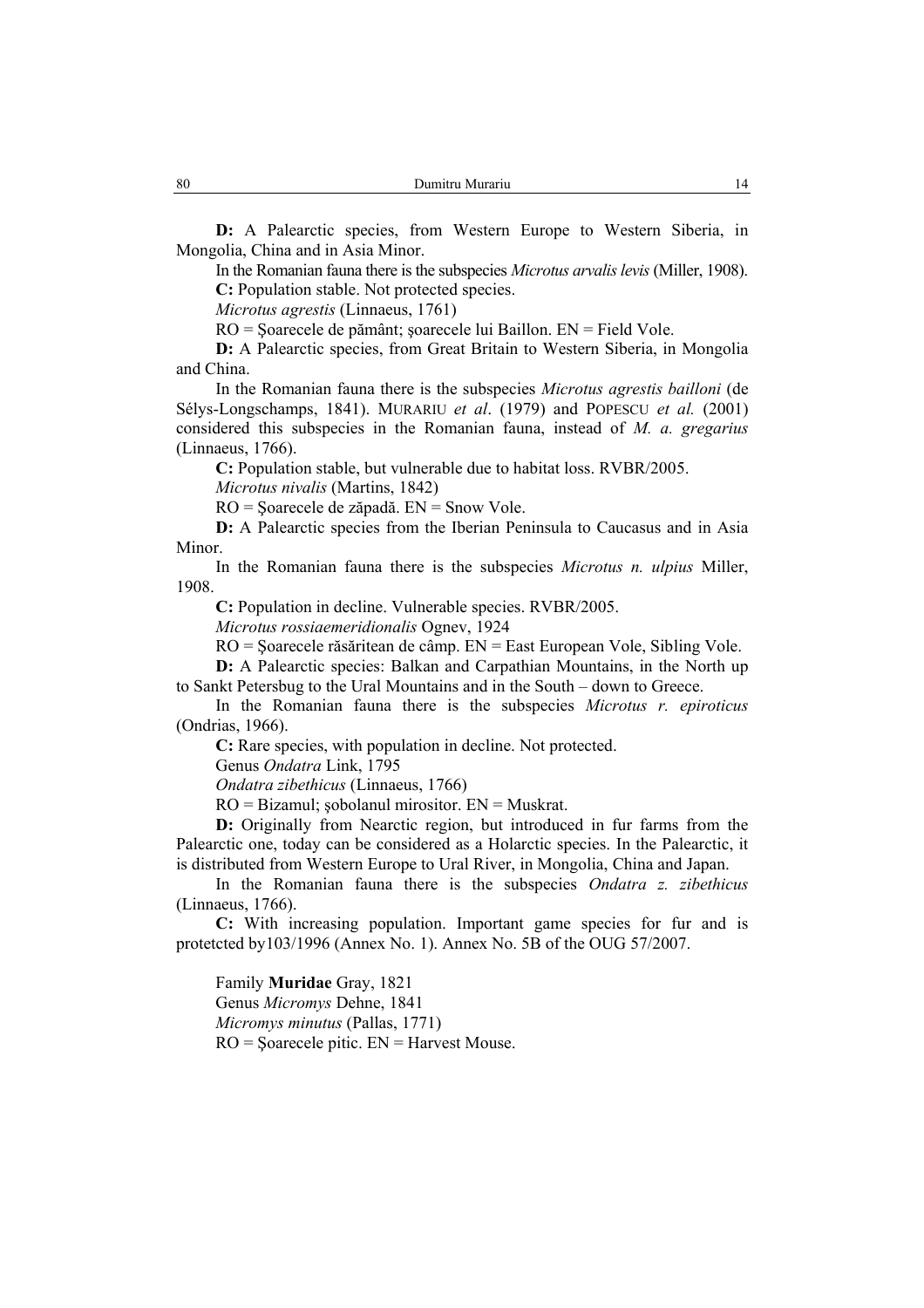**D:** A Palearctic and marginally Oriental species, from Great Britain to Southern Siberia and Far East, in China, Korea and Northern Indo-China.

In the Romanian fauna there is the subspecies *Micromys minutus pratensis*  Ockskay, 1831.

**C:** Population in decline. Vulnerable species. RBVR-2005.

Genus *Apodemus* kaup, 1829

*Apodemus sylvaticus* (Linnaneus, 1758)

RO = Şoarecele de pădure. EN = Common Field Mouse.

**D:** A Palearctic and marginally Oriental species from Britain to Sakhalin, China, Japan, Korea, in Northern Africa and in Asia Minor.

In the Romanian fauna there is the subspecies *Apodemus s. sylvaticus* (Linnaeus, 1758).

**C:** Population stable. Not protected.

*Apodemus flavicollis* (Melchior, 1834)

RO = Şoarecele gulerat; şoarecele cu guler galben. EN = Yellow-necked Field Mouse.

**D:** A Palearctic species, from Great Britain to Manchuria and China and in Asia Minor.

In the Romanian fauna there is the subspecies *Apodemus f. flavicollis*  (Melchior, 1834).

**C:** Population stable. Not protected.

*Apodemus agrarius* (Pallas, 1771)

RO = Şobolanul de câmp; Şoarecele de apă vărgat; şoarecele cu dungă. EN = Striped Field Mouse.

**D:** A Palearctic species, from Western Europe to Ural Mountains, in Manchuria, China and Korea.

In the Romanian fauna there is the subspecies *Apodemus a. agrarius* (Pallas, 1771).

**C:** Population stable. Not protected.

*Apodemus uralensis* (Pallas, 1811)

RO = Şoarecele mic de pădure; şoarecele pitic de pădure. EN = Pygmy Field Mouse.

**D:** A Western Palearctic species, reported for the first time by Kratochvil and Rosicki (1952) (in former Czechoslovakia) as *Apodemus microps*. Later, *A. uralensis* was identified in Hungary, in former Yugoslavia, Poland, Romania, Bulgaria and in Turkey.

**C:** Populaton in decline. Not protected species.

Genus *Rattus* Fischer, 1803

*Rattus rattus* (Linnaeus, 1758)

RO = Şobolanul negru. EN = Black Rat; House Rat.

**D:** A species with a nearly global distribution today, but originally from Palearctic-Central Asia.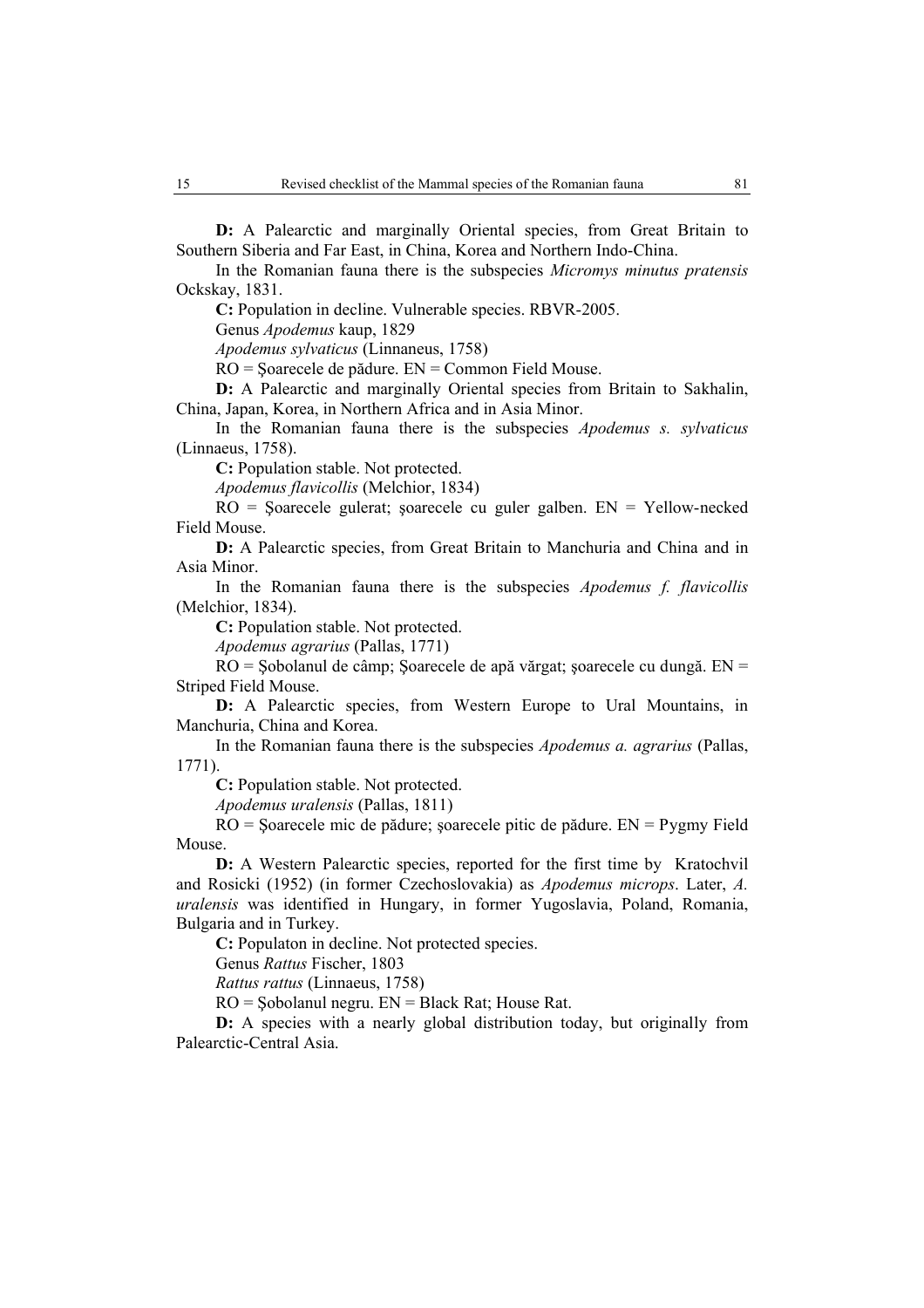In the Romanian fauna there is the subspecies *Rattus r. rattus* (Linnaeus, 1758). **C:** Population increase. Not protected. Needs control.

*Rattus norvegicus* (Berkenhout, 1769)

RO = Şobolanul de casă; guzganul; cloţanul. EN = Norway Rat; Brown Rat.

**D:** Originally was a Palearctic species (from Central Asia), but today with a world-wide distribution.

In the Romanian fauna there is the subspecies *Rattus n. norvegicus*  (Berkenhout, 1769).

**C:** Population increase. Not protected. Needs control.

Genus *Mus* Linnaeus, 1766

*Mus musculus* Linnaeus, 1766

RO = Şoarecele de casă răsăritean. EN = Eastern House Mouse.

**D:** Originally a Palearctic species (from Central Asia) and through introduction by man it spread all over the world. In Europe there are two subspecies, with different distribution: *Mus musculus musculus* inhabits the Eastern and Northern part of the continent up to Scandinavia and Eastward to Elba River, and *Mus musculus domesticus* in Western and Mediterranean parts of the continent.

In the Romanian fauna there is the subspecies *Mus m. musculus* Linnaneus, 1766.

**C:** Population increase. Not protected. Need controle.

*Mus spicilegus* Petenyi, 1882

RO = Şoarecele de mişună. EN = Steppe Mouse.

**D:** A Western Palearctic species, from Hungary and former Yugoslavia to Ukraine.

In the Romanian fauna there is the subspecies *Mus s. spicilegus* Petenyi, 1882. **C:** Population stable. Not protected.

Family **Spalacidae** Gray, 1821

Genus *Spalax* Güldenstaedt, 1770 (=*Nannospalax* Palmer, 1903)

*Nannospalax* (=*Spalax*) *leucodon* Nordmann, 1840

RO = Orbetele mic; orbetele apusean; cartofarul mic, ţâncul pământului mic. EN = Lesser Mole Rat.

**D:** Central Palearctic species, from Ukraine to Transcaucasia and South to Greece and Asia Minor.

In the Romanian fauna there is the subspecies *Nannospalax l. leucodon*  Nordmann, 1840.

**C:** Population in decline. Vulnerable species. Annex No. 4B of the OUG 57/2007.

*Spalax microphthalmus* Güldenstaedt, 1770

 $\overline{RO}$  = Orbetele mare; orbetele răsăritean; cartofarul mare; tâncul pământului mare.  $EN = Russian Mode Rat$ .

**D:** Palearctic species, from Poland and Western Ukraine to Western Siberia, and South up to Greece.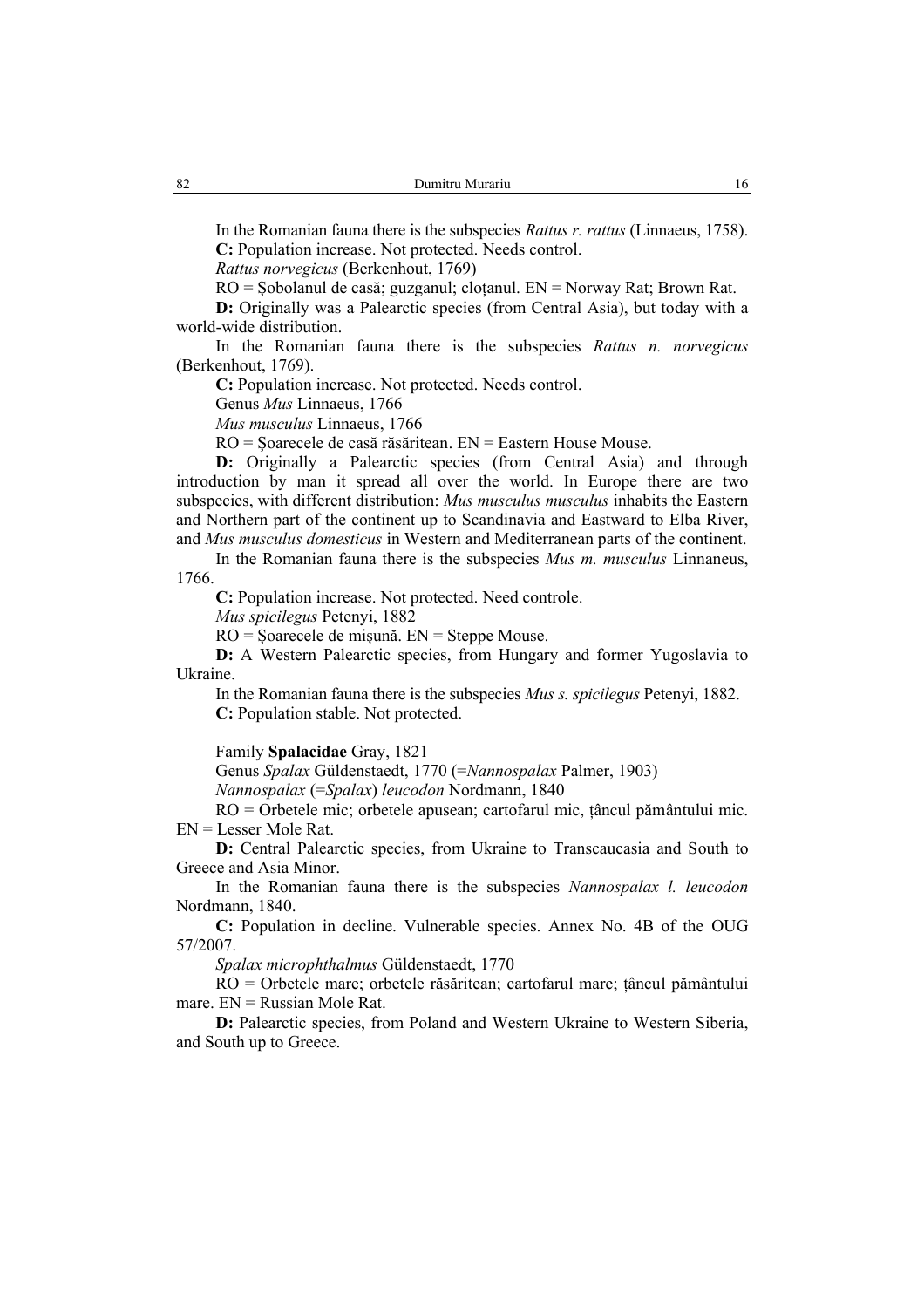In the Romanian fauna there is the subspecies *Spalax m. microphthalmus*  Güldenstaedt, 1770.

**C:** Population in decline. Vulnerable species. Not protected.

*Spalax graecus* Nehrin, 1898

RO = Orbetele bucovinean. EN = Bukovin Mole-Rat; Balkan Mole-rat.

**D:** Western Palearctic species – in Romania, Republic of Moldova and in Ukraine.

**C:** Population in drastic decline. Near threatened. Annex No. 4B of the OUG 57/2007. RBVR-2005.

Family **Zapodidae** Coues, 1875 Genus *Sicista* Gray, 1827

*Sicista betulina* (Pallas, 1779)

RO = Şoarecele de mesteacăn; şoarecele de pădure cu dungă. EN = Northern Birch Mouse.

**D:** Palearctic species, from the Scandinavian Peninsula to Siberia.

In the Romanian fauna there is the subspecies *Sicista b. betulina* (Pallas, 1779). **C:** Population in drastic decline. Near threatened. Annex No. 4A of the OUG

57/2007. RBVR-2005.

*Sicista subtilis* (Pallas, 1773)

*Sicista subtilis nordmanni* Keyserling and Blasius, 1840

RO = Şoarecele de stepă cu dungă. EN = Southern Birch Mouse.

**D:** Palearctic species, from Central Europe to Siberia.

In the Romanian fauna there is the subspecies *Sicista s. nordmanni*  Keyserling and Blasius, 1840.

**C:** Population in drastic decline. Near threatened. Not protected. Annex No. 3 of the OUG 57/2007. Annex No. 4A of the OUG 57/2007. RBVR-2005.

Family **Myocastoridae** Ameghino, 1904

Genus *Myocastor* Kerr, 1792

*Myocastor coypus* (Molina, 1782)

 $RO = Nutria$ .  $EN = Copyu$ .

**D:** A Neotropical species from where it was colonized in Nearctic, Palearctic and later in Ethiopian regions.

In the Romanian fauna there is the subspecies *Myocastor c. bonariensis* E. Geoffroy St. Hilaire, 1805.

Recently escaped from fur-farms and adapted to live in the wild. Population not evaluated.

**C:** Protected by Law 103/1996 (Annex No. 2). Annex No. 5B of the OUG 57/2007.

Order **CETACEA** Brisson, 1762 Family **Delphinidae** Gray, 1821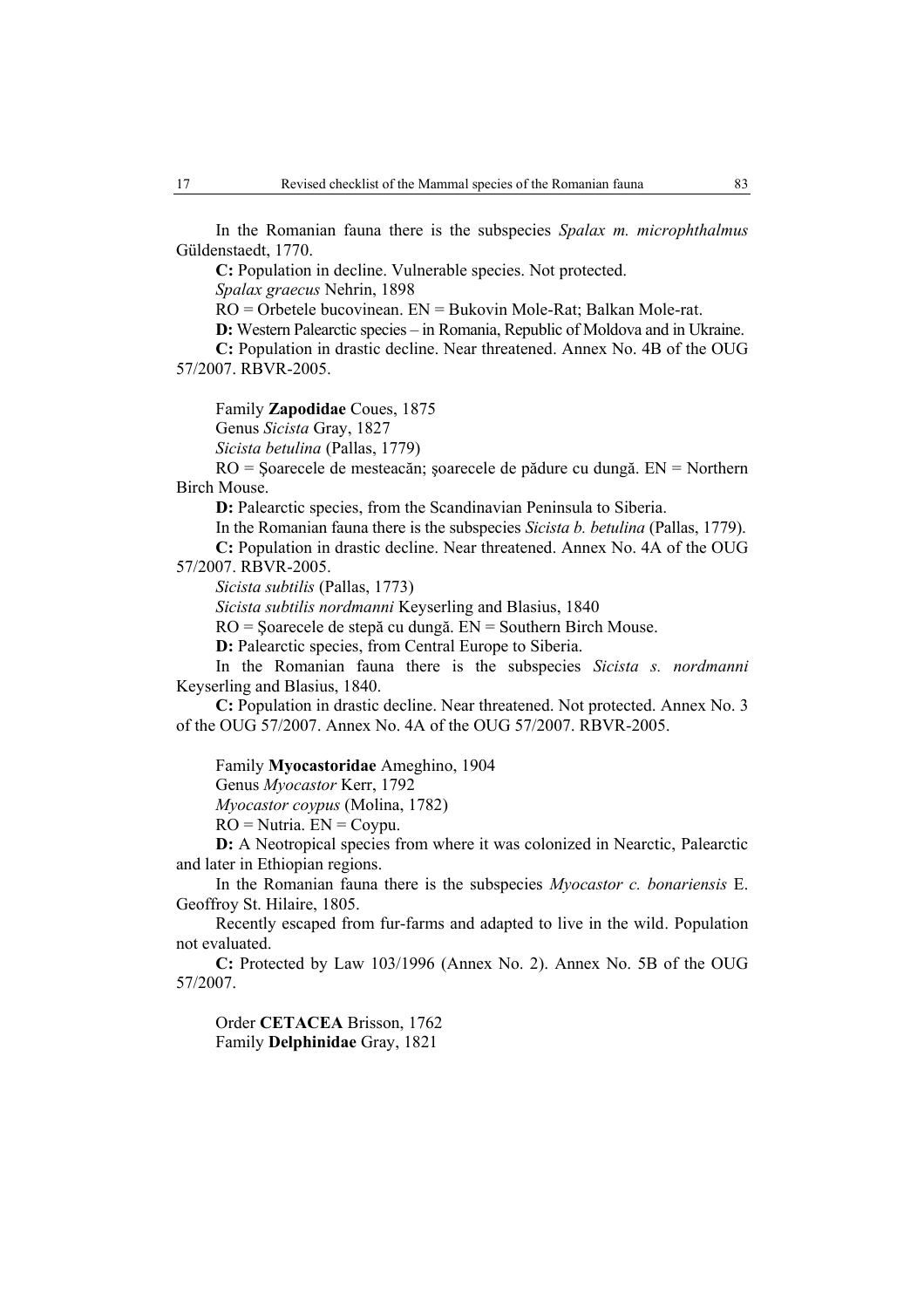Genus *Delphinus* Linnaeus, 1758

*Delphinus delphis* Linnaneus, 1758

 $RO = Delfinul$  comun.  $EN = Common$  Dolphin.

**D:** All over the world, in temperate and warm waters. From the Mediterranean Sea it enters in the Black Sea too.

In the Romanian fauna there is the subspecies *Delphinus d. ponticus* Barabaş, 1935.

**C:** Population in drastic decline. Near theratened species. Annex No. 4A of the OUG 57/2007. Annex No. 4B of the OUG 57/2007. RBVR-2005.

Genus *Tursiops* Gervais 1855

*Tusiops truncatus* (Montagu, 18219

 $RO = Delfinul mare$ ; afalinul.  $EN = Bottlenosed Dolphin$ .

**D:** North Atlantic species, entering in the Black Sea from the Mediterranean Sea, along the North American coast and also reported from New Zealand.

In the Romanian fauna there is the subspecies *Tursiops t. ponticus* Barabaş, Nikiforov, 1940.

**C:** Population in drastic decline. Near theratened species. Annex No. 3 of the OUG 57/2007. Annex No. 4A of the OUG 57/2007. RBVR-2005.

Family **Phocoenidae** Gray, 1825

Genus *Phocoena* G. Cuvier, 1817

*Phocoena phocoena* (Linnaeus, 1758)

RO = Delfinul mic; marsuinul; porcul de mare. EN = Porpoise.

**D:** North Atlantic and North Pacific species to the New Jersey – Gibraltar line (entering in the Mediterranean Sea and in the Black Sea), respectively to Japan line.

In the Romanian fauna there is the subspecies *Phocoena ph. relicta* Abel, 1905.

**C:** Population in drastic decline. Near theratened species. Annex No. 3 of the OUG 57/2007. Annex No. 4A of the OUG 57/2007. RBVR-2005.

Order **CARNIVORA** Bowdich, 1821

Family **Canidae** Gray, 1821

Genus *Canis* Linnaeus, 1758

*Canus lupus* Linnaneus, 1758

 $RO = Lupul$ .  $EN = Wolf$ .

**D:** Holarctic species, from the Scandinavian Peninsula to the Russian Asia, India, Asia Minor and in the Nearctic region.

In the Romanian fauna there is the subspecies *Canis l. lupus* Linnaeus, 1758.

**C:** Population in decline.Vulnerable species. Important game species, protected by Law 103/1996 (Annex. No. 2). Annex No. 3 of the OUG 57/2007. Annex No. 4A of the OUG 57/2007. RBVR-2005.

*Canis aureus* Linnaneus, 1758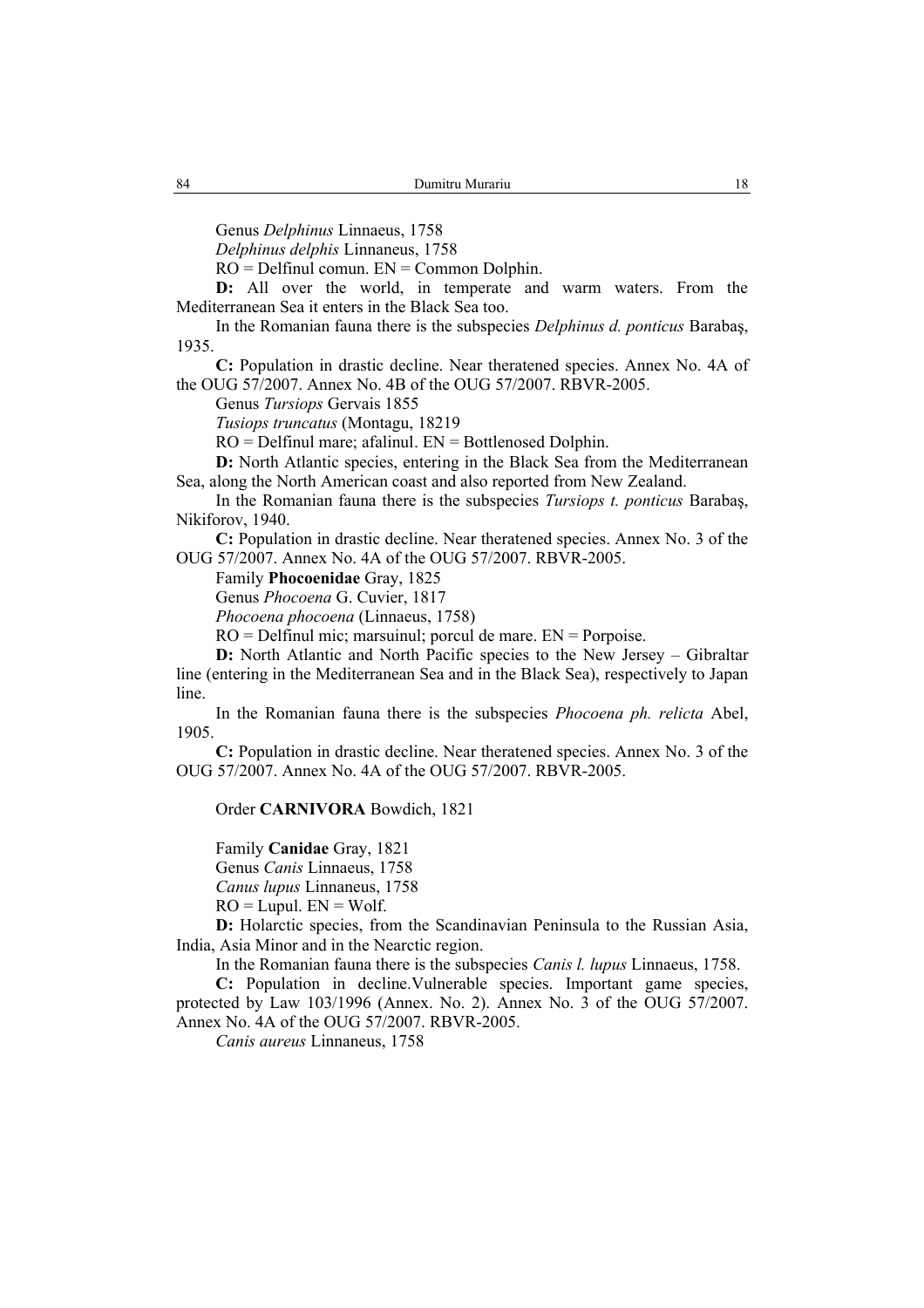$RO =$ Sacalul.  $EN =$ Asiatic Jackal.

**D:** Palearctic spepcies, from Central Europe to Tadzhikistan and India, in Asia Minor and Northern Africa, with extension to the Ecuator line.

In the Romanian fauna there is the subspecies *Canis a. aureus* Linnaeus, 1758.

**C:** Population in decline.Vulnerable species. Important game species, protected by Law 103/1996 (Annex. No.1). Annex No. 5A of the OUG 57/2007. RBVR-2005.

Genus *Vulpes* Oken, 1816

*Vulpes vulpes* (Linnaeus, 1758)

 $RO =$ Vulpea.  $EN =$ Common Red Fox.

**D:** A Holarctic and Oriental species, from Ireland to Japan, China, Northern Africa and Asia Minor and marginally Oriental region as well as in the Nearctic region.

In the Romanian fauna there is the subspecies *Vulpes v. crucigera* Bechstein, 1789.

**C:** Population in decline.Vulnerable species. Important game species, protected by Law 103/1996 (Annex. No. 1). Annex No. 5B of the OUG 57/2007.

Genus *Nyctereutes* Temmink, 1839

*Nyctereutes procyonoides* (Gray, 1834)

 $RO = C\hat{a}$ inele-enot.  $EN = Raccoon-Dog$ .

**D:** Eastern Palearctic and Oriental species, from Eastern Siberia to Manchuria, China and Japan, and marginally Northern Oriental region.

In the Romanian fauna there is the subspecies *Nyctereutes p. ussuriensis*  Matschie, 1907.

**C:** Population stable. Important game species, protected by law 103/1996 (Annex No. 1). Annex No. 5B of the OUG 57/2007.

Family **Ursidae** Gray, 1825

Genus *Ursus* Linnaeus, 1758

*Ursus arctos* Linnaeus, 1758

 $RO = Ursul$ , ursul brun.  $EN = Brown$  Bear.

**D:** A Holarctic species, from the Scandinavian Peninsula to Japan, in Asia Minor and in the Nearctic region.

In the Romanian fauna there is the subspecies *Ursus a. arctos* Linnaeus, 1758.

**C:** A stable population. Very important game species, protected by Law 103/1996 (Annex No. 2). Annex No. 3 of the OUG 57/2007. Annex No. 4A of the OUG 57/2007. RBVR-2005.

Family **Mustelidae** Swainson, 1835 Genus *Meles* Brisson, 1762 *Meles meles* (Linnaeus, 1758)  $RO = Bursucul$ ; viezurele.  $EN = Badger$ .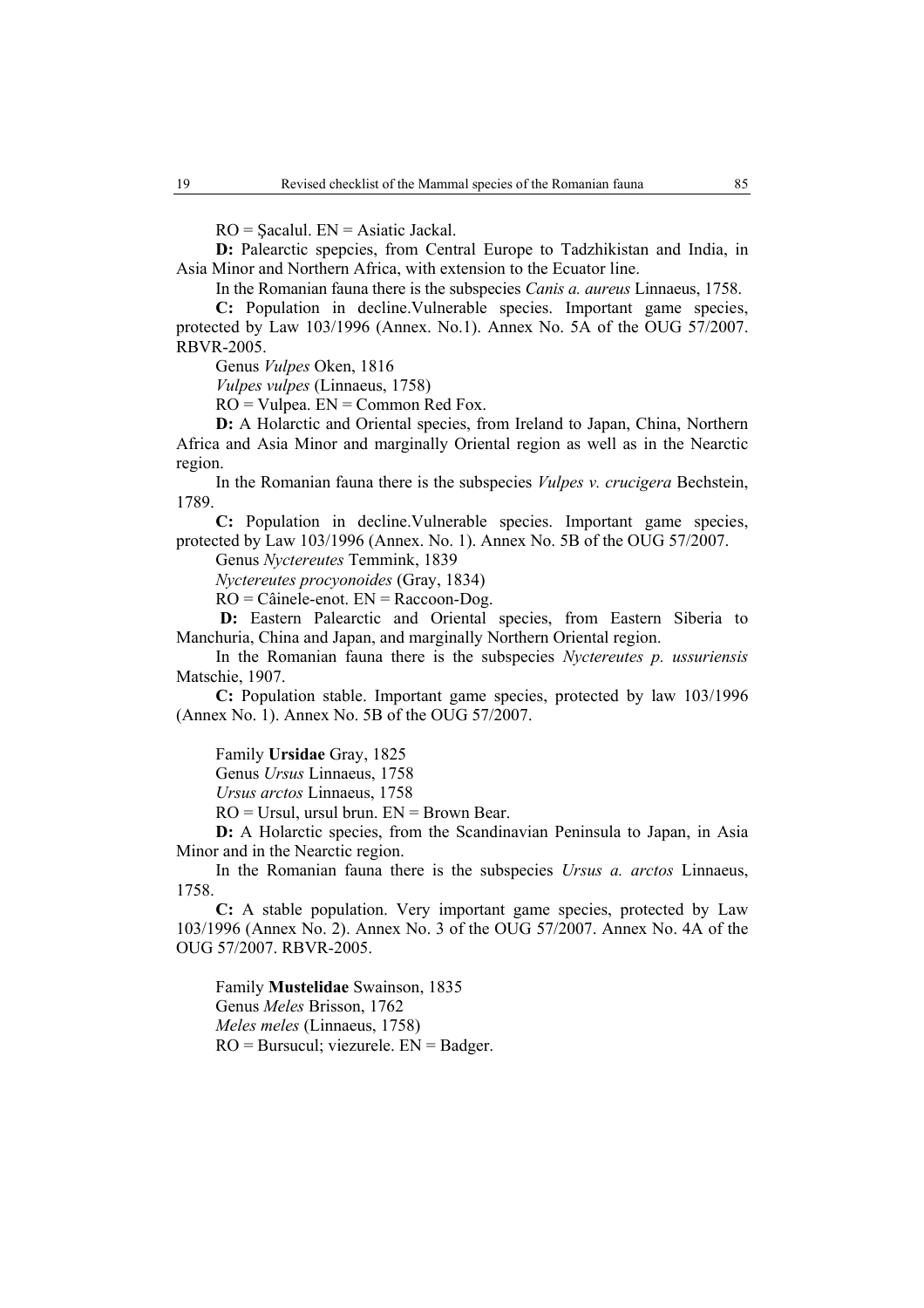**D:** Palearctic species from Ireland to Japan and China, as well in Asia Minor. In the Romanian fauna there is the subspecies *Meles m. meles* (Linnaeus, 1758).

**C:** Popualtion in drastic decline. Near threatened species. Important game species and is protected by Law 103/1996 (Annex. No. 1). Annex No. 5B of the OUG 57/2007.

Genus *Lutra* Brunnich, 1771

*Lutra lutra* (Linnaeus, 1758)

 $RO = Vidra$ .  $EN = Common Otter$ .

**D:** Palearctic and Oriental regions, from Britain to Siberia, in Asia Minor and Eastward to the Western Indonesian Islands.

In the Romanian fauna there is the subspecies *Lutra l. lutra* (Linnaeus, 1758).

**C:** Population stable. Important game species, protected by Law 103/1996 (Annex No. 2). Annex No. 3 of the OUG 57/2007. Annex No. 4A of the OUG 57/2007. RBVR-2005.

Genus *Martes* Pinel, 1792

*Martes martes* (Linnaeus, 1758)

RO = Jderul de copac. EN = Pine Marten.

**D:** Palearctic species from Britain to Western Siberia and in Asia Minor.

In the Romanian fauna there is the subspecies *Martes m. martes* (Linnaeus, 1758).

**C:** Population stable. Important game species and is protected by Law 103/1996 (Annex No. 1). Annex No. 5A of the OUG 57/2007. RBVR-2005.

*Martes foina* (Erxleben, 1777)

RO = Beica; jderul de piatră. EN = Beech Marten; Stone Marten.

Palearctic species, spreaded from the Iberian Peninsula to Mongolia and China, and in Asia Minor.

In the Romanian fauna there is the subspecies *Martes f. foina* (Erxleben, 1777). Population stable. Annex No. 5B of the OUG 57/2007.

Genus *Mustela* Linnaeus, 1758

*Mustela lutreola* (Linnaeus, 1758)

 $RO = Nurca$ ; norița.  $EN = European Mink$ .

**D:** Palearctic species, from Western Europe to Western Siberia.

In the Romanian fauna there is the subspecies *Mustela l. hungarica* Ehik, 1932.

**C:** Population in drastic decline. Threatened. Protected by Law 103/1996 (Annex No. 2). Annex No. 3 of the OUG 57/2007. Annex No. 4A of the OUG 57/2007. RBVR-2005.

*Neovison* (*=Mustela*) *vison* Schreber, 1777

RO = Vizonul, nurca americană. EN = American Mink.

**D:** Originary Nearctic species and introduced in Europe, and in the Neotropical region.

In the Romanian fauna there is the subspecies *Mustela v. domestica* Haltenorth, 19558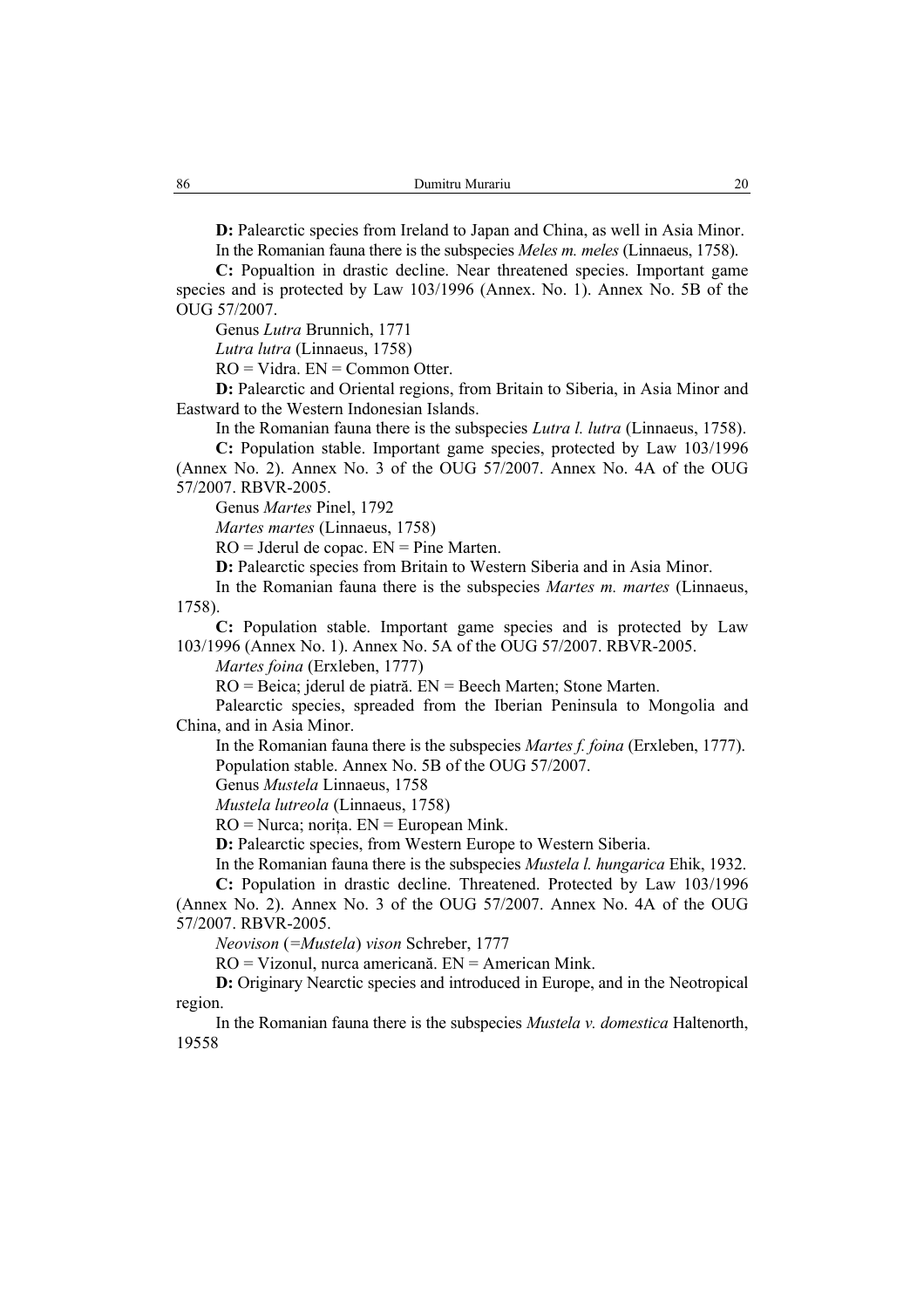**C:** Recently escaped from fur-farms. Population increase. It is an invasive species, seriously competing the European mink. Not evaluated poplation. Annex No. 5B of the OUG 57/2007.

Species reported by local people and hunters from Maramureş and Danube Delta (were still exists together with European mink), after 1995. (Author's unpublished information).

*Mustela putorius* (Linnaneus, 1758)

RO = Dihorul; dihorul comun. EN = European Polecat.

**D:** Palearctic species from England to Southern Siberia and North China, and in North-Western Africa. In the Romanian fauna there is the subspecies *Mustela p. putorius* (Linnaneus, 1758).

**C:** Population stable. Important game species. Protected by Law 103/1996 (Annex No. 1). Annex No. 5A of the OUG 57/2007.

*Mustela eversmannii* Lesson, 1827

RO = Dihorul de stepă. EN = Steppe Polecat; White Polecat. Masked Polecat. **D:** A Palearctic species from Central Europe to Mongolia and China.

In the Romanian fauna there is the subspecies *Mustela e. rothschildi* (Pocock, 1932).

**C:** Population in decline. Low interest as game species. Annex No. 3 of the OUG 57/2007. Annex No. 4A of the OUG 57/2007. RBVR-2005.

*Mustela erminea* Linnaeus, 1758

RO = Hermina; hermelina. EN = Stoat; Ermine.

**D:** A Holarctic species, from British Isles to Japan, in North Africa (only in Algeria) and in North America.

In the Romanian fauna there is the subspecies *Mustela e. aestiva* Kerr, 1792.

**C:** Population in drastic decline. Threatened species. Important as game species, protected by Law 103/1996 (Annex No. 1). Annex No. 5B of the OUG 57/2007. RBVR-2005.

*Mustela nivalis* Linnaeus, 1766

RO = Nevăstuica; helghea. EN = Weasel.

**D:** A Holarctic species, from England to Eastern Siberia, South down to Asia Minor, Monglolia and China, and possibly in North America.

According to Vasiliu (1961) in the Romanian fauna there should be two subspecies: *M. n. nivalis* Linnaeus, 1766 – common all over the country, and *M. n. boccamela* Bechstein, 1800, only in southern and central parts of the country.

**C:** Population in decline. Vulnerable species. Important as game species and is protected by Law 103/1996 (Annex No. 1). Annex No. 5B of the OUG 57/2007.

Genus *Vormela* Blasius, 1884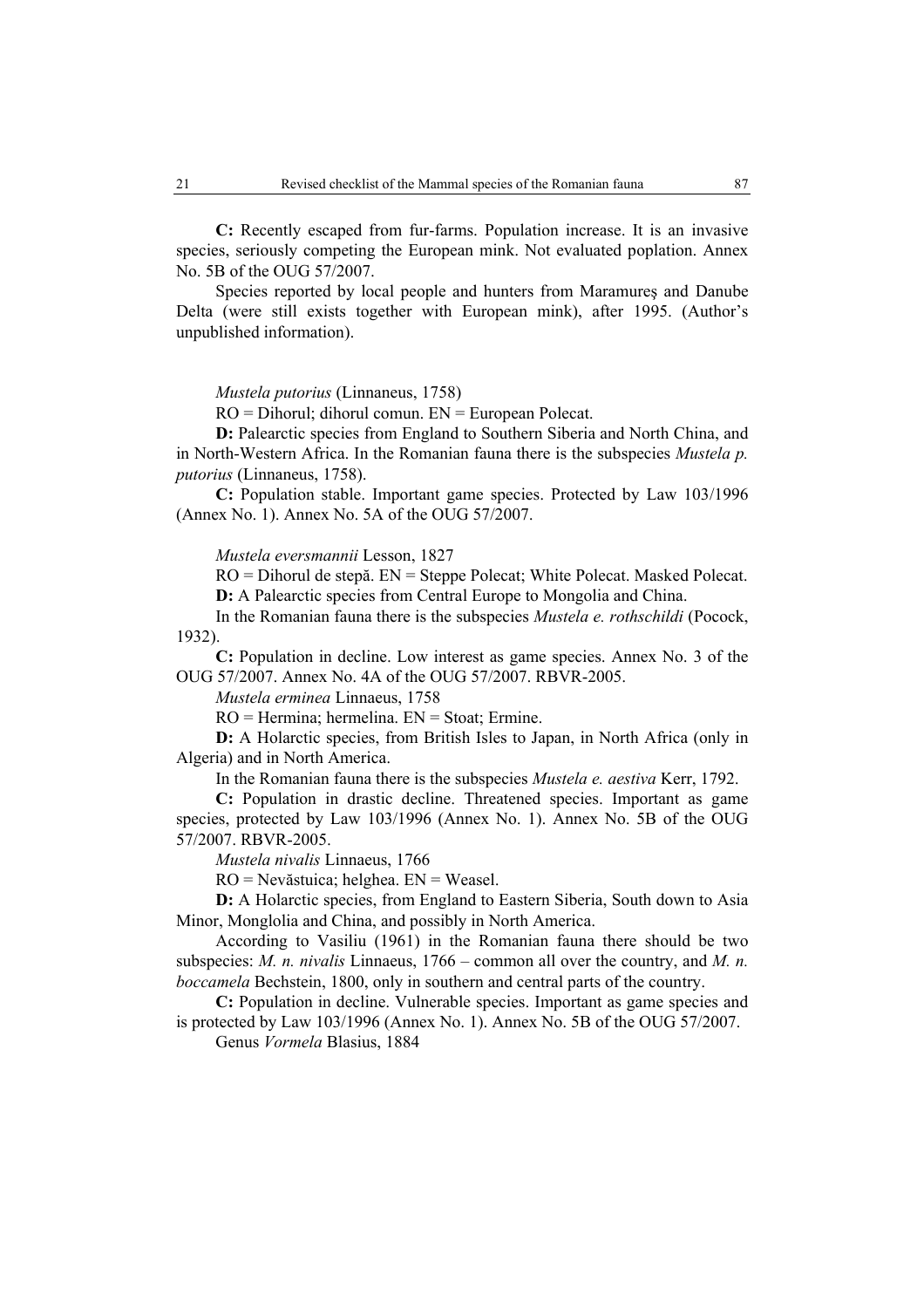*Vormela peregusna* Güldenstaedt, 1770

RO = Dihorul pătat. Marbled Polecat.

**D:** A Central Palearctic species, from Romania to Transcaucasia and from Asia Minor to Mongolia.

In the Romanian fauna there is the subspecies *Vormela p. euxina* Pocock, 1936.

**C:** Population in decline. Endangered species. Annex No. 4A of the OUG 57/2007. RBVR-2005.

Family **Felidae** Gray, 1821

Genus *Felis* Linnaeus, 1758

*Felis silvestris* Schreber, 1777

RO = Pisica-sălbatică. EN = European Wild Cat.

**D:** A Palearctic species, from Scotland to Caucasus and in Asia Minor.

In the Romanian fauna there is the subspecies *Felis s. silvestris* Schreber, 1777.

**C:** Population stable. Important as game species, protected by Law 103/1996 (Annex No. 2). Annex No. 4A of the OUG 57/2007. RBVR-2005.

Genus *Lynx* Kerr, 1792

*Lynx lynx* (Linnaeus, 1758)

 $RO = R\hat{a}$ sul.  $EN = European Lynx$ .

**D:** A Holarctic species, from Norway to Eastern Siberia, China and Asia Minor in Palearctic region as well as in North America.

In the Romanian fauna there is the subspecies *Lynx l. lynx* (Linnaeus, 1758).

**C:** Population in decline. Very important game species. Protected by Law 103/1996 (Annex No. 1). It is listed as Monument of Nature. Annex No. 3 of the OUG 57/2007. Annex No. 4A of the OUG 57/2007. RBVR-2005.

Family **Phocidae** Gray, 1825

Genus *Monachus* Fleming, 1822

*Monachus monachus* (Hermann, 1779)

RO = Foca mediteraneeană; foca-monah, foca-episcop; foca cu burta albă; foca de Marea Neagră. EN = Monk Seal.

**D:** Eastern Atlantic and Mediterranean species, with former stable populations and today with only erratic individuals in the Western area of the Black Sea.

In the Romanian fauna there is the subspecies *Monachus m. monachus*  (Hermann, 1779).

**C:** Probably extinct species in wild – in the Black Sea. Some individuals may enter by chance from the Mediterreanean Sea. Annex No. 3 of the OUG 57/2007. Annex No. 4A of the OUG 57/2007. RBVR-2005.

Order **ARTIODACTYLA** Owen, 1848 Family **Suidae** Gray, 1821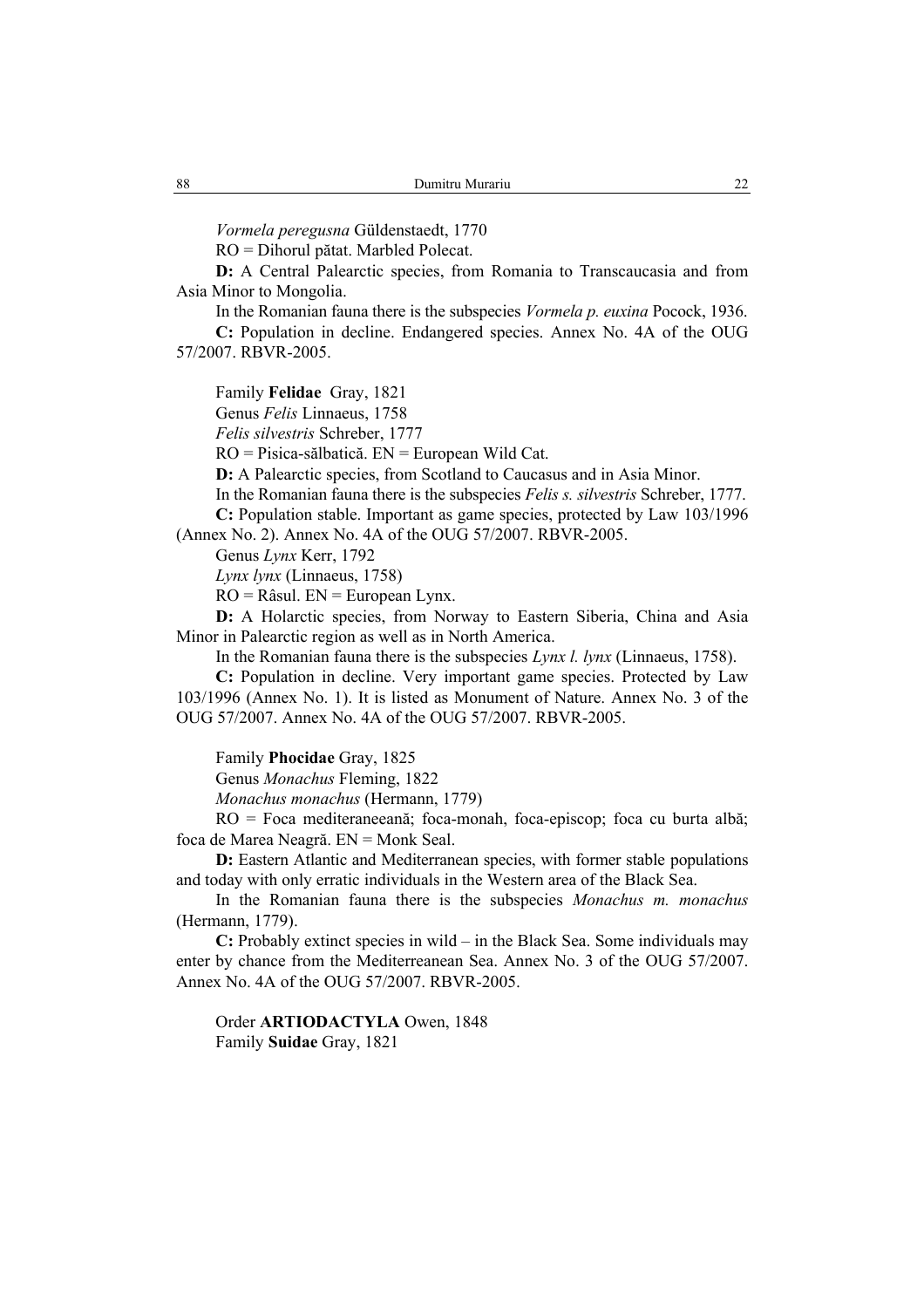Genus *Sus* Linnaneus, 1758

*Sus scrofa* Linnaeus, 1758

RO = Mistreţul; porcul sălbatic; porcul mistreţ. EN = Wild Boar.

**D:** Palearctic and Oriental species, from the Iberian Peninsula to Eastern Siberia, in Northern part of Africa, in in Asia Minor and from India to Malaysia.

In the Romanian fauna there is the subspecies *Sus s. attila* Thomas, 1912.

**C:** Population increase.Very important game species. Protected by Law 103/1996 (Annex No. 1). Annex No. 5B of the OUG 57/2007.

Family **Cervidae** Gray, 1821 Genus *Alces* Gray, 1821 *Alces alces* (Linnaeus, 1758)  $RO =$  Elanul.  $EN =$  Moose; Elk.

**D:** Holarctic species, in Palearctic from Norway to Siberia, Mongolia and Manchuria, and in Northern areas of North America. In the Romanian fauna there is the subspecies *Alces a. alces* (Linnaeus, 1758).

**C:** Few individual in North-Eastern part of the country. Endangered species. Very important game species. Severly protected and included in the Annex No. 2 of Law 103/1996. Annex No. 4B of the OUG 57/2007. RBVR-2005.

Starting with 1961 it was reported a male of *Alces alces* in the Danube Delta. Other reports were from Dobrogea (ELLERMAN & MORISSON-SCOTT, 1966). In 1970 it was reported at Huşi (Moldavia) a pregnant female and a young male. Reports from Moldova (right shore of Prut river) continued in 1971, 1972, 1974, 1976, 1977, 1978, 1980, 1984. In Botoşani County it was declared a Natural Reserve along the Prut river's meadow for 11 specimens of *Alces alces*.

Genus *Cervus* Linnaneus, 1758

*Cervus elaphus* Linnaeus, 1758

 $RO = C$ erbul carpatin.  $EN = Red$  Deer.

**D:** A Holarctic species, in Palearctic region being from British Isles to Eastern Siberia and Manchuria, and (rarely) in North Africa. In the Nearctic region – only in North America.

In the Romanian fauna there is the subspecies *Cervus e. montanus* Botezat, 1903. **C:** Population in decline. Vulnerable species. Protected by Law 103/1996

(Annex No. 1). Annex No. 5B of the OUG 57/2007. RBVR-2005.

*Cervus dama* (Linnaeus, 1758)

RO = Cerbul lopătar. EN = Fallow Deer.

**D:** A Western Palearctic species, from Mediterranean areas to Asia Minor and today introduced in North and South Africa, Australia, in North and South America.

In the Romanian fauna there is the subspecies *Cervus d. dama* (Linnaeus, 1758).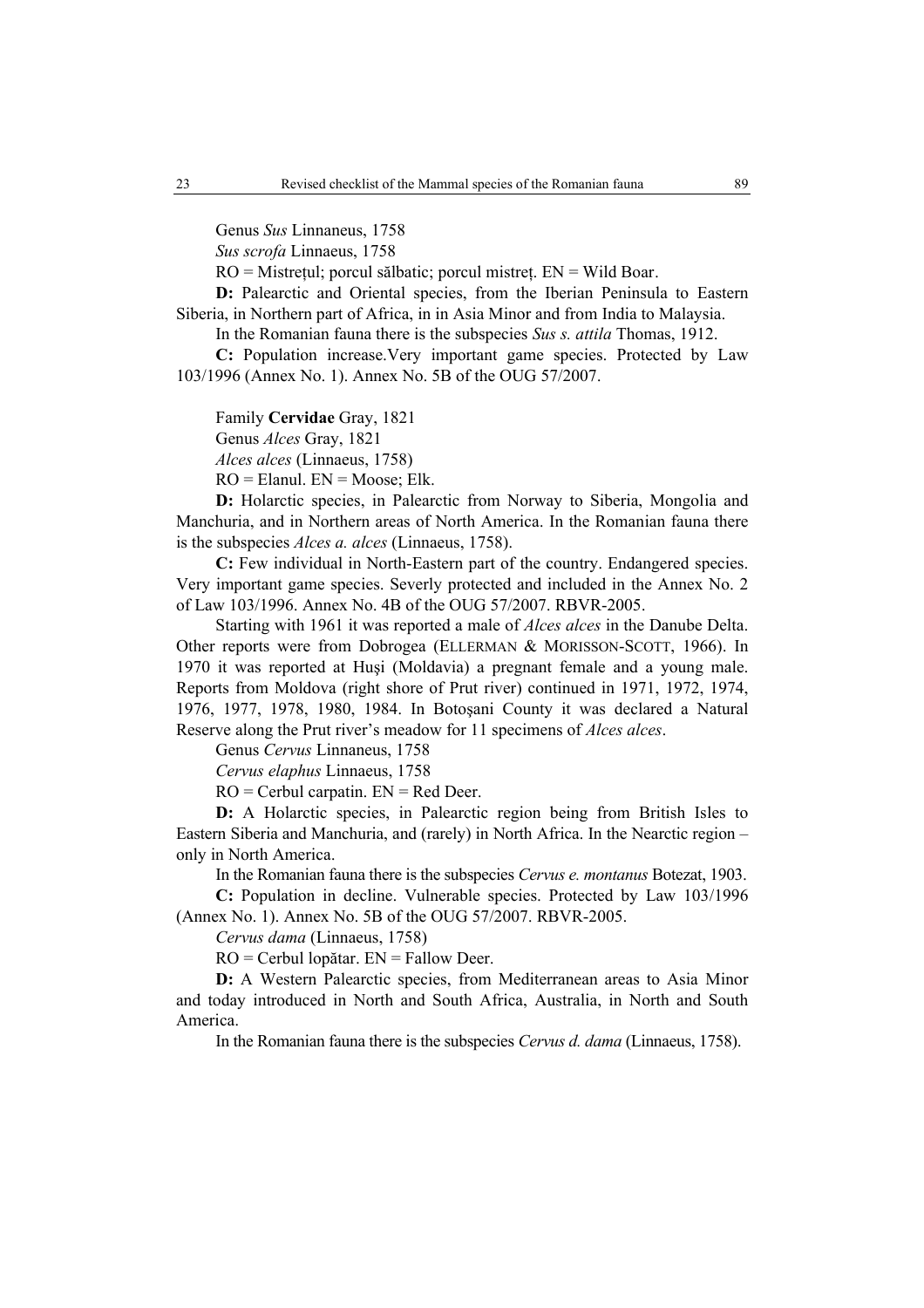**C:** Population in decline. Vulnerable species. Important game species. Protected by Law 103/1996 (Annex. No. 1). Annex No. 5B of the OUG 57/2007. RBVR-2005.

Genus *Capreolus* Gray, 1821

*Capreolus capreolus* (Linnaneus, 1758)

RO = Căprioara. EN = Roe Deer.

**D:** A Palearctic species, from England to Eastern Siberia and South – from Greece, Asia Minor up to China.

In the Romanian fauna there is the subspecies *Capreolus c. capreolus* (Linnaeus, 1758).

**C:** Population in decline under anthropic pressure. Vulnerable species. Important game species. Protected by Law 103/1996 (Annex. No. 1). Annex No. 5B of the OUG 57/2007. RBVR-2005.

Family **Bovidae** Gray, 1821

Genus *Ovis* Linnaneus, 1758

*Ovis musimon* Pallas, 1811

 $RO = Muflonul. EN = Mouflon.$ 

**D:** Western Palearctic species, originary from Sardinia and Corsica. Introduced in some European countries as a game species.

**C:** Population in drastic decline. Threatened species. Important game species. Protected by Law 103/1996 (Annex. No. 1). Annex No. 5B of the OUG 57/2007. RBVR-2005.

Genus *Rupicapra* Blainville, 1816

*Rupicapra rupicapra* Linnaeus, 1758

RO = Capra neagră. EN = Chamois.

**D;** Western Palearctic species, from Spain to Caucasus and in Asia Minor.

In the Romanian fauna there is the subspecies *Rupicapra r. rupicapra* Linnaeus, 1758.

**C:** Population in drastic decline. Threatened species. Very important game species. Protected by Law 103/1996 (Annex. No. 1). Annex No. 5A of the OUG 57/2007. RBVR-2005. It is listed as Monument of Nature.

Genus *Bison* H. Smith, 1827

*Bison bonasus* (Linnaeus, 1758)

 $RO = Zimbrul. EN = European Bison; Wisent.$ 

**D:** Western Palearctic species, from Poland and Lithuania to Caucasus.

In the Romanian fauna there is the subspecies *Bison b. bonasus* (Linnaeus, 1758).

**C:** Reintroduced species, with population in decline. Threatened species. Very important game species. Strictly protected by Law 103/1996 (Annex. No. 2). Annex No. 3 of the OUG 57/2007. Annex No. 4A of the OUG 57/2007. RBVR-2005.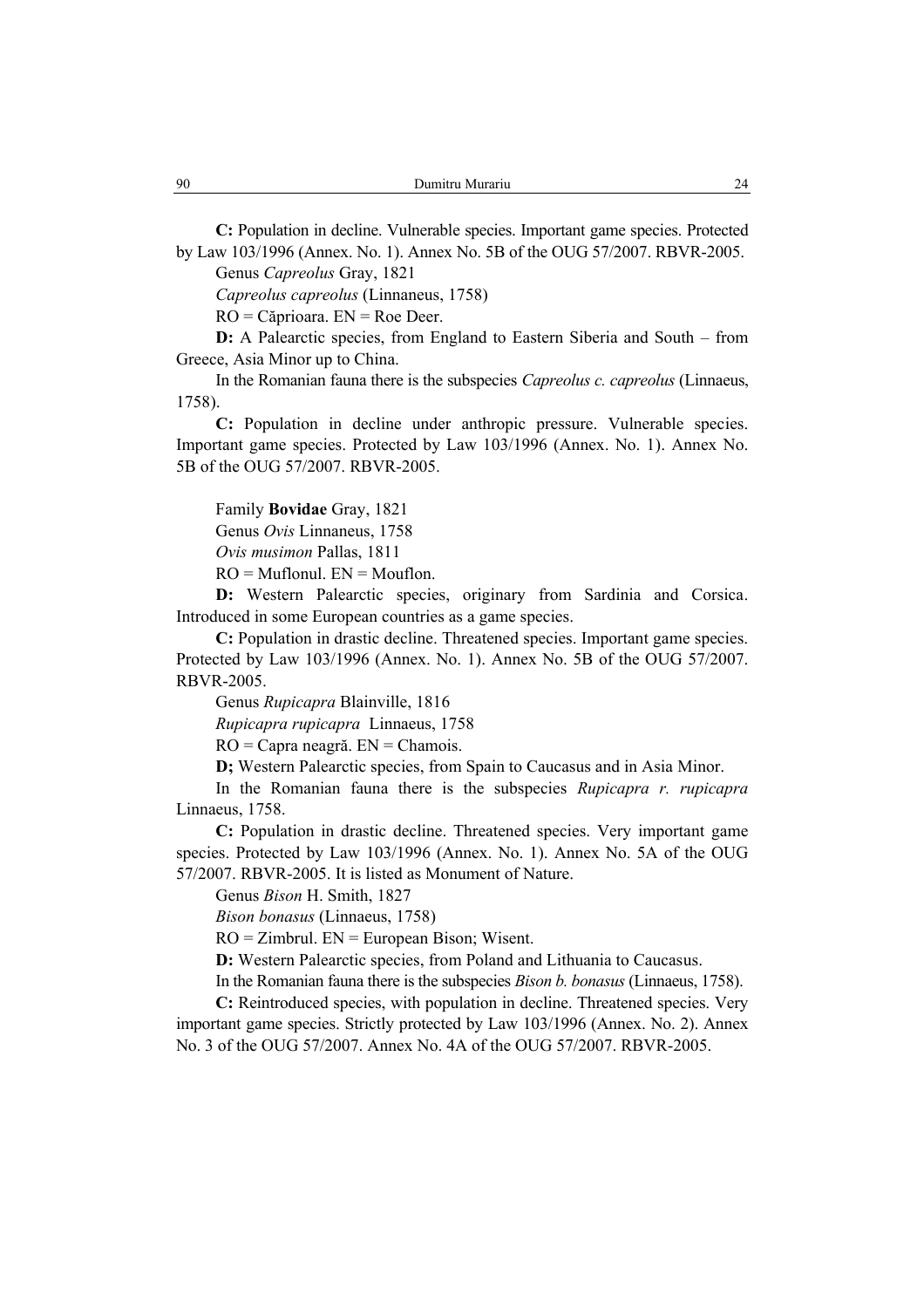#### REFERENCES

- BENDA, P., FAIZOLÁHI, K., ANDREAS, M., OBUCH, J., RETTER, A., ŠEVČIK, M., UHRIN, M., VALLO, P., ASHRAFI, S., *Bats (Mammalia: Chiroptera) of the Eastern Mediterranean and Middle East. Part 10. Bat fauna of Iran*. Acta Societatis Zoologicae Bohemicae, **76**: 163– 582, 2012.
- CHIŞAMERA, G., BUŽAN, E.V., SAHLEAN, T., MURARIU, D., ZUPAN, S., KRYŠTUFEK, B., *Bukovina blind mole rat Spalax graecus revisited: phylogenetics, morphology, taxonomy, habitat associations and conservation*. Mammal Review, **44** (1): 19–29, 2014.
- CORBET, G.B., *The Mammals of the Palaearctic Region: a taxonomic review*. London and Ithaca: 1–314, 1978.
- DAVIS, D.E., GOLLEY, F.B., *Principles in Mammalogy*. New York, Cincinnati, Toronto, London, Melbourne: 1–335, 1965.
- ELLERMAN, J.R., MORRISON-SCOTT, T.C.S, *Checklist of Palaearctic and Indian Mammals 1758 to 1946*. London (Second Edition): 1–810, 1966.
- GAVRILĂ, L., MURARIU, D., REBEDEA, I., MIRCEA, I., ŞTEFAN, M., VLADIMIRESCU, A., BUCUR, S., *Preliminary results of the molecular cytogenetics study on hedgehog (Erinaceus concolor Martin, 1838) (Mammalia: Insectivora) in Romania*. Travaux du Muséum d'Hisoire naturelle "Grigore Antipa", **40:** 431–448, 1998.
- GHEORGHIU, V., MURARIU, D., *Pipistrellus kuhlii Kuhl, 1819 and P. pygmaeus Leach, 1825 (Chiroptera: Vespertilionidae) recently reported in the Romanian vertebrate fauna*. Travaux du Muséum National d'Histoire Naturelle "Grigore Antipa", **44**: 443–454, 2002.
- JÉRE, C., DÓCZY, A., *Prima semnalare a speciei de liliac Myotis alcathoe Helversen et Heller, 2001 (Chiroptera, Vespertilionidae) din România*. Acta Siculica: 179–183 (in Romanian), 2007.
- HONACKI, J.H., KINMAN, K.E., KOEPPL J.W., *Mammal Species of the World. A taxonomic and geographic reference.* Allen Press Inc. and Asociation of Systematics Collections. Lawrence, Kansas, U.S.A.: 1–694, 1982.
- HORÁČEK, I., HANÁK, V., GAISLER, J., *Bats of the Palearctic Region: A taxonomic and biogeographical review. Approaches to Biogeography and Ecology of Bats.* Proceedings of the VIII-th EBRS (European Bat Research Symposium), Krakow, vol. **I**: 11–157, 2000.
- MĂRGINEAN, G., MESAROŞ, A.M., *Shelter and habitat preference of bats in Mârşa area (Sibiu County, Romania)*. *In:* Book of Abstracts, Annual Zoological Congress of "Grigore Antipa" Museum, 21–23 Novembre 2012, Bucharest-Romania: 184, 2012.
- MITCHELL-JONES, A.J., AMORI, G., BOGDANOWICZ, W., KRYŠTUFEK, B., REIJNFERS, P.J.H., SPITZENBERGER, F., STUBBE, M., THISSEN, J.B.M., VOHRALÍK, V., ZIMA, J., *The Atlas of European Mammals*. Academic Press, T & AD Poyser Natural History: 1– 484, 1999.
- MURARIU, D., *La liste des Mammifères actuels de Roumanie; noms scientifique et roumains*. Travaux du Muséum d'Histoire naturelle "Grigore Antipa", **26**: 251–261, 1984.
- MURARIU, D., *Mammalia: Insectivora*. In: Fauna României, vol. **XVI**, Fascicula 1. Editura Academiei Române, Bucureşti: 1–142 (in Romanian), 2000a.
- MURARIU, D., *Commented list of the Mammal species susceptible for being included in the Red Book of the Romanian fauna*. Travaux du Muséum National d'Histoire Naturelle "Grigore Antipa", **42**: 243–363, 2000b.
- MURARIU, D., *Mammalia: Lagomorpha, Cetacea, Artiodactyla, Perissodactyla*. In: Fauna României, vol. **XVI,** Fascicula 4. Editura Academiei Române, Bucureşti: 16, 4: 1–20. ( (in Romanian), 2004.
- MURARIU, D., *Mamifere*, pp 11–84. *In*: Botnariuc and Tatole eds. Cartea Roşie a Vertebratelor din România. Bucureşti: 1–260 (in Romanian), 2005.
- MURARIU, D., MUNTEANU, D., *Mammalia:Carnivora*. In: Fauna României, vol. **XVI,** Fascicula 5. Editura Academiei Române, Bucureşti: 16, 5: 1–223 (in Romanian), 2005.